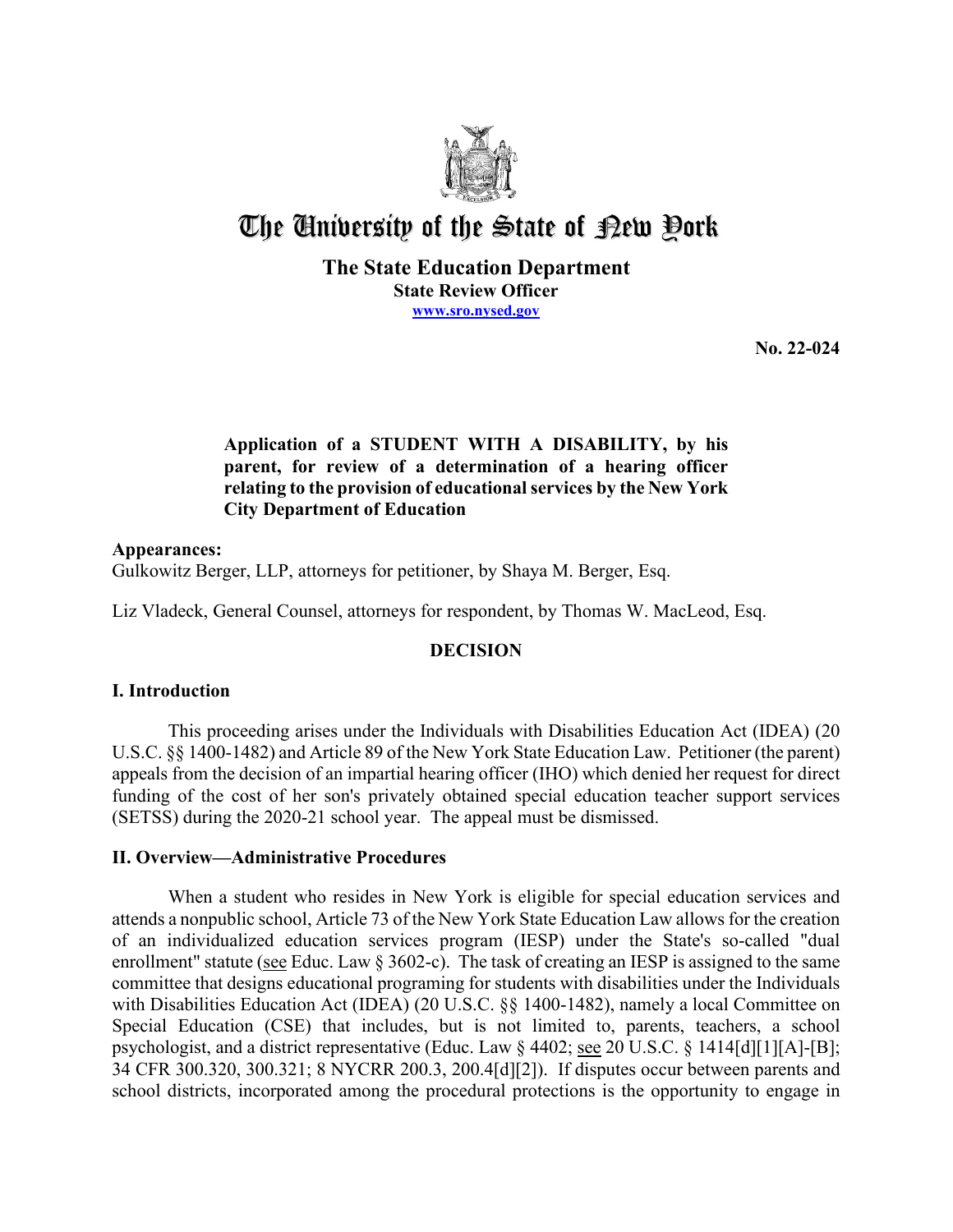mediation, present State complaints, and initiate an impartial due process hearing (20 U.S.C. §§ 1221e-3, 1415[e]-[f]; Educ. Law § 4404[1]; 34 CFR 300.151-300.152, 300.506, 300.511; 8 NYCRR 200.5[h]-[*l*]).

 disputed matters between parents and school districts regarding "any matter relating to the 300.507[a][1]). First, after an opportunity to engage in a resolution process, the parties appear at NYCRR 200.5[j]). An IHO typically conducts a trial-type hearing regarding the matters in dispute process (34 CFR 300.510[b][2], [c], 300.515[a]; 8 NYCRR 200.5[j][5]). A party may seek a IHO is binding upon both parties unless appealed (Educ. Law § 4404[1]). New York State has implemented a two-tiered system of administrative review to address identification, evaluation or educational placement of a student with a disability, or a student suspected of having a disability, or the provision of a free appropriate public education to such student" (8 NYCRR 200.5[i][1]; see 20 U.S.C. § 1415[b][6]-[7]; 34 CFR 300.503[a][1]-[2], an impartial hearing conducted at the local level before an IHO (Educ. Law § 4404[1][a]; 8 in which the parties have the right to be accompanied and advised by counsel and certain other individuals with special knowledge or training; present evidence and confront, cross-examine, and compel the attendance of witnesses; prohibit the introduction of any evidence at the hearing that has not been disclosed five business days before the hearing; and obtain a verbatim record of the proceeding (20 U.S.C. § 1415[f][2][A], [h][1]-[3]; 34 CFR 300.512[a][1]-[4]; 8 NYCRR 200.5[j][3][v], [vii], [xii]). The IHO must render and transmit a final written decision in the matter to the parties not later than 45 days after the expiration period or adjusted period for the resolution specific extension of time of the 45-day timeline, which the IHO may grant in accordance with State and federal regulations (34 CFR 300.515[c]; 8 NYCRR 200.5[j][5]). The decision of the

Officer (SRO) (Educ. Law § 4404[2]; <u>see</u> 20 U.S.C. § 1415[g][1]; 34 CFR 300.514[b][1]; 8 an answer (8 NYCRR 279.5). The SRO conducts an impartial review of the IHO's findings, review and that a copy of the decision is mailed to each of the parties not later than 30 days after the receipt of a request for a review, except that a party may seek a specific extension of time of A party aggrieved by the decision of an IHO may subsequently appeal to a State Review NYCRR 200.5[k]). The appealing party or parties must identify the findings, conclusions, and orders of the IHO with which they disagree and indicate the relief that they would like the SRO to grant (8 NYCRR 279.4). The opposing party is entitled to respond to an appeal or cross-appeal in conclusions, and decision and is required to examine the entire hearing record; ensure that the procedures at the hearing were consistent with the requirements of due process; seek additional evidence if necessary; and render an independent decision based upon the hearing record (34 CFR 300.514[b][2]; 8 NYCRR 279.12[a]). The SRO must ensure that a final decision is reached in the the 30-day timeline, which the SRO may grant in accordance with State and federal regulations (34 CFR 300.515[b], [c]; 8 NYCRR 200.5[k][2]).

#### **III. Facts and Procedural History**

 The student was referred for an initial eligibility determination during the 2019-20 school 2019, and a speech-language evaluation on January 21, 2020, in Yiddish (Parent Exs. C at pp. 1, year and the district conducted both a bilingual psychoeducational evaluation on December 9,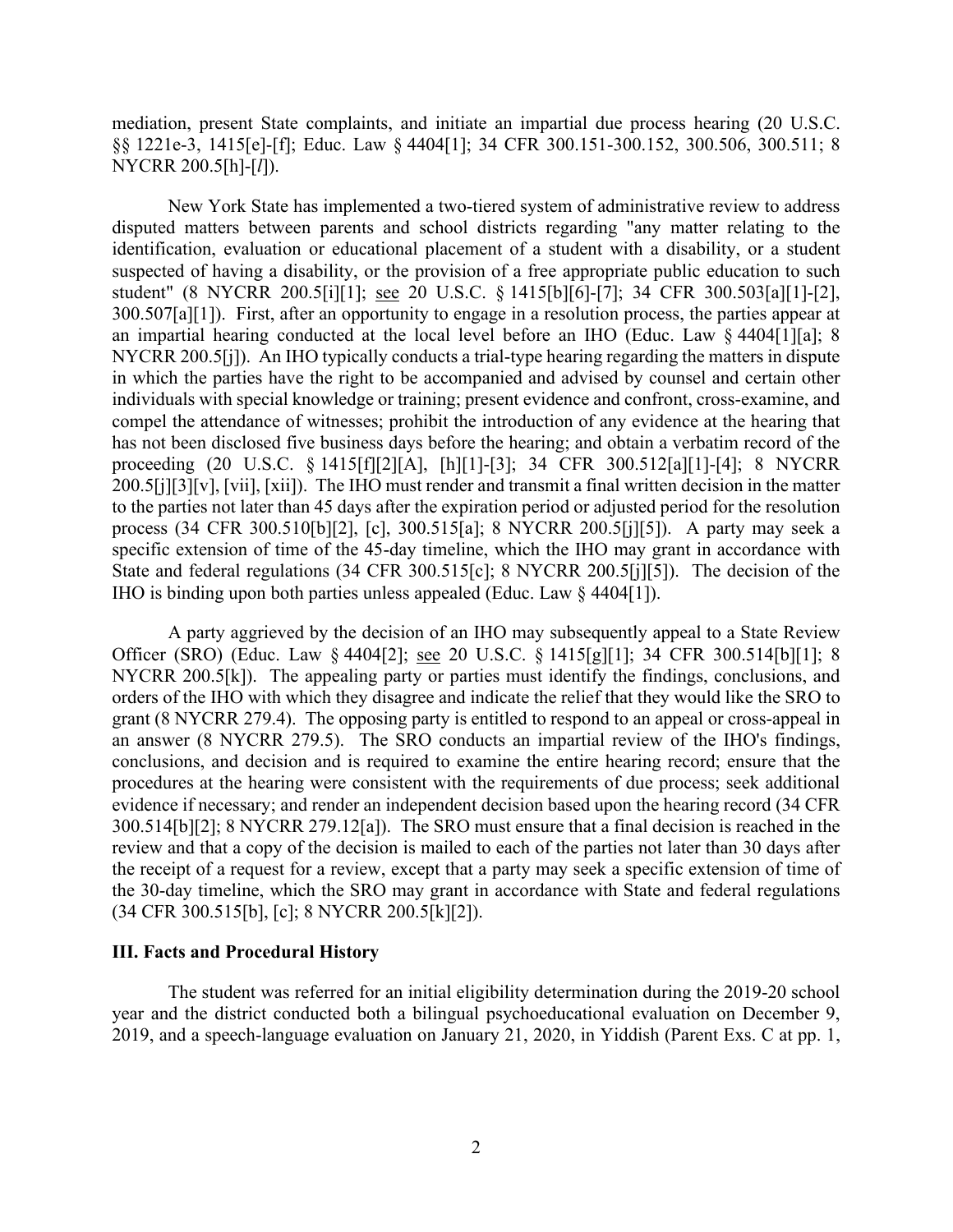2, 5; E at p. [1](#page-2-0)).<sup>1</sup> According to background information provided by the parent, the student received physical therapy as an Early Intervention service and had not had any other therapy (Parent Ex. C at p. 1). The hearing record also indicates that a speech-language evaluation was conducted when until approximately second grade and then sporadically until the 2019-20 initial referral; however, was previously determined or how speech-language therapy was delivered (see Tr. pp. 120-28). was previously determined or how speech-language therapy was delivered (see Tr. pp. 120-28). The parent testified that the student has never attended public school (Tr. pp. 128-29). For the 2020-21 school year, the student was parentally placed at a religious nonpublic school (NPS) (Parent Ex. A at p. 1). the student was three or four years of age, he had received speech-language therapy in preschool there is scant information in the hearing record describing how the student's eligibility for services

 on February 6, 2020, and found the student eligible for special education and related services as a student with a speech or language impairment (Parent Ex. I at p. 1). The February 2020 CSE By notice dated January 30, 2020, the parent was invited to attend a February 6, 2020 CSE meeting to review the results of the initial evaluation, determine the student's eligibility for special education services and develop an IESP for the student (Parent Ex. D at p. 1). A CSE convened recommended that the student receive two 30-minute sessions per week of individual speechlanguage therapy in Yiddish in a separate location (id. at p. 7). The February 2020 IESP included four annual speech-language therapy goals to address the student's needs in the areas of reading, oral motor skills, and language concepts (id. at pp. 5-6). The February 2020 IESP included recommendations to address the student's management needs consisting of a multisensory approach to learning, when possible; preferential seating; verbal and visual cues; and prompting and redirection as needed (id. at p. 4). The February 2020 IESP also indicated that the parent did not have any concerns related to the student's social and physical development (id.).

per hour (Parent Ex. H at p. 1).<sup>2</sup> The agreement indicated that the parent was responsible for the In an agreement dated September 1, 2020, the parent obtained five one-hour periods of SETSS per week from a teacher from Knowledge Tree LLC (Knowledge Tree) at a cost of \$145

<span id="page-2-0"></span> language was Yiddish (Parent Exs. C at p. 2; E at p. 1).  $<sup>1</sup>$  According to the district's evaluation reports, the student had limited language skills in English and his dominant</sup>

<span id="page-2-1"></span> $^2$  It is noted that SETSS is not defined in the State continuum of special education services (see 8 NYCRR 200.6).<br>As has been laid out in prior administrative proceedings, a static and reliable definition of "SETSS" do and unless the parties and the hearing officer take the time to develop a record on the topic it becomes problematic proceeding as "a flexible hybrid service combining Consultant Teacher and Resource Room Service" that was student received 1:1 academic instruction in the teacher's home (Tr. pp. 155, 157, 162-66, 173). The parties concession to clarity as acceptance of the ill-defined term. The district has previously been warned that this (see Application of the Dep't of Educ., Appeal No. 20-125). For example, SETSS has been described in a prior instituted under a temporary innovative program waiver to support a student "in the general education classroom" (Application of a Student with a Disability, Appeal No. 16-056), and in another proceeding it was suggested that SETSS was more of an a la carte service that is completely disconnected from supporting the student in a general education classroom setting (Application of a Student with a Disability, Appeal No. 19-047). In this matter, the appear to agree that for purposes of this proceeding SETSS was akin to 1:1 tutoring (IHO Decision at p. 6; see Parent Exs. A at p. 1; H at p. 1). The hearing record indicates that the privately obtained 1:1 tutoring provided to the student was continually referred to as SETSS, and for the sole purpose of avoiding confusion herein, the services will be referred to as SETSS in this decision. By no means should the district infer the undersigned's administrative tribunal will not make assumptions or take judicial notice of the meaning of the local term or favor one party over another as to its meaning (Application of a Student with a Disability, Appeal No. 22-012).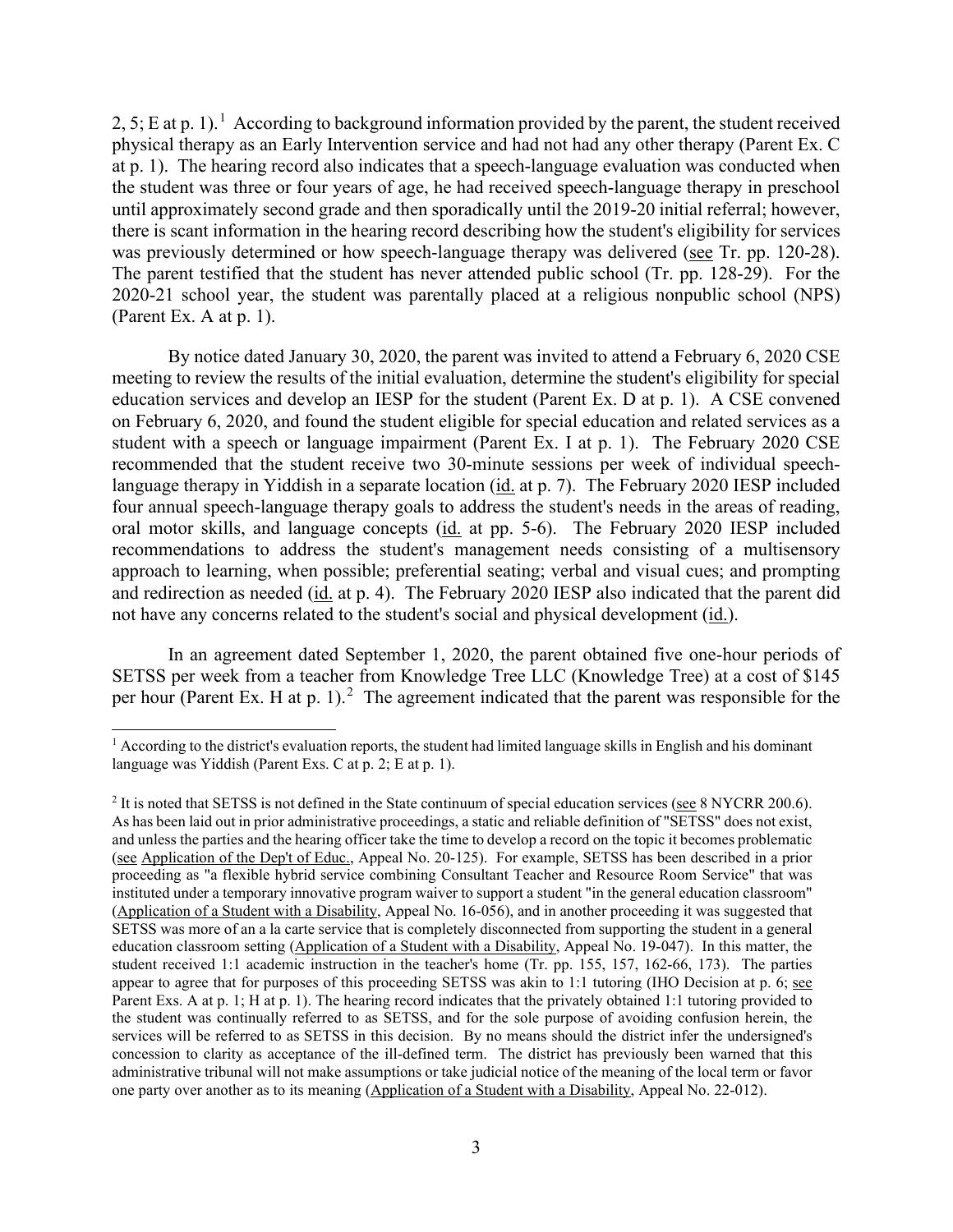fees charged if the parent was unsuccessful at obtaining direct funding at a future impartial hearing (id.).

#### **A. Due Process Complaint Notice**

By due process complaint notice dated December 31, 2020, the parent alleged that the district failed to offer the student a free appropriate public education (FAPE) for the 2020-21 school year (see Parent Ex. A at p. 1). The parent asserted that the district failed to timely evaluate the student, timely develop an education program, develop an appropriate education program, and provide a special education provider (id.). More specifically, the parent alleged that the IESP developed for the 2020-21 school year failed to include a recommendation for SETSS and that the student required at least five periods per week of SETSS (id.). The parent asserted that the recommendation of two 30-minute periods per week of speech-language therapy was insufficient to address the student's academic delays and failed to provide the student with an appropriate education (id.).

As relief, the parent requested an award of at least five periods per week of SETSS at an enhanced rate for the entire 2020-21 school year and funding for payment to the provider/agency of the privately obtained SETSS for at least five periods per week of SETSS for the entire 2020- 21 school year (Parent Ex. A at p. 2).

#### **B. Impartial Hearing Officer Decision**

 An IHO convened an impartial hearing approximately 11 months later on November 30, 2021, which concluded on December 30, 2021 after three days of proceedings (Tr. pp. 1-208). By decision dated January 23, 2022, the IHO determined that the district failed to demonstrate that the student was offered a FAPE, reasoning that it failed to produce a witness able to testify about the February 2020 CSE meeting wherein the student's 2020-21 IESP was developed (IHO Decision at p. 10).<sup>[3](#page-3-0)</sup>

 schedule of two-hour sessions twice per week from 8:00 p.m. to 10:00 p.m. outside of the student's classroom placement was not appropriate for a 12 year-old student (id.). The IHO further stated not corroborated by documentary evidence in the hearing record (*id.*). The IHO found that the reliable (id.). Further, the IHO found that the SETSS teacher's affidavit of services was vague, Turning to the parent's request for direct payment to her privately obtained SETSS teacher, the IHO found that the parent's teacher was certified to teach kindergarten through second grade and "was providing services beyond [her] certification qualification by providing services to a 12 year old in the 6th grade" (IHO Decision at p. 10). The IHO further found that the SETSS teacher's testimony that the student was performing "4 grades below grade level" was unsupported by other evidence in the hearing record (id.). Next the IHO opined that the SETSS teacher's delivery that the SETSS teacher's testimony that the student "manifest[ed] tantrum-like disruptions" was SETSS teacher's testimony "strain[ed] credulity" and determined that her testimony was not lacking in specific details concerning the provision of services, and when asked questions "the witness had difficulty and reacted badly to being probed for specifics" (id. at p. 11). In conclusion,

<span id="page-3-0"></span><sup>&</sup>lt;sup>3</sup> In his decision the IHO set forth the correct legal standard pursuant to section 3602-c, nevertheless, he made determinations using a FAPE standard (IHO Decision at pp. 9-10).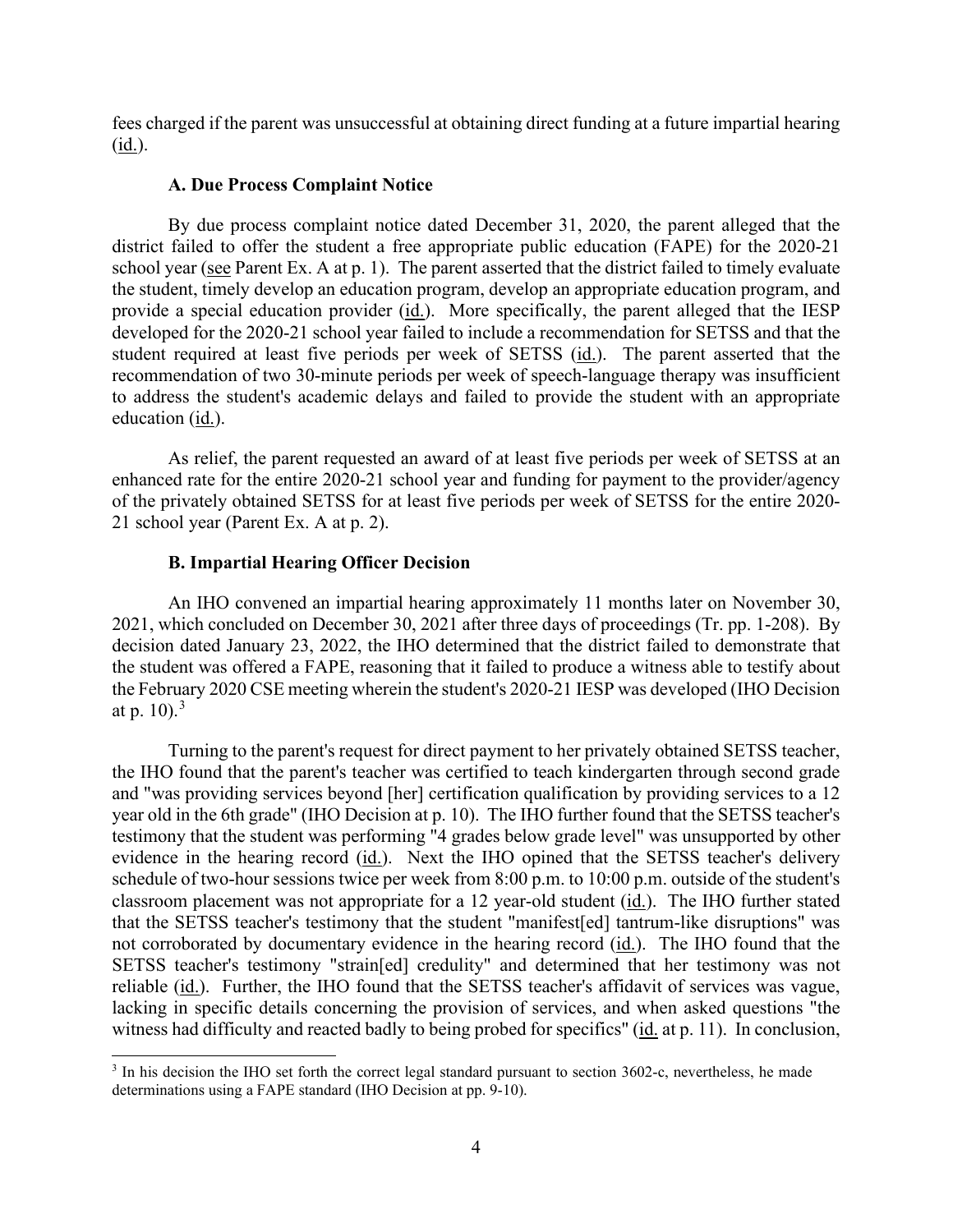inappropriate for requested payment at \$145 per hour" (id.). For those reasons, the IHO dismissed the parent's due process complaint notice (id.). the IHO determined that the provision of SETSS was "haphazard [and] inconsistent… and

#### **IV. Appeal for State-Level Review**

 the parent argued that the teacher's certification not being for the student's grade did not reflect an inability to provide the service and that the IHO's concerns regarding the teacher's schedule were affidavit was not vague, and that the IHO did not cite to the hearing record and accordingly, there were no contradictions. The parent argues that the hearing record supported an award of direct payment for 180 hours of privately obtained SETSS at an enhanced rate of \$145 per hour. In did not raise this argument during the impartial hearing and that there was no evidence in the The parent appeals and argues that the IHO correctly determined that the district failed to offer the student a FAPE for the 2020-21 school year; however, the parent asserts the IHO erred in failing to award her requested relief. The parent asserts that she provided sufficient evidence that five hours per week of SETSS was an appropriate program for the student. Next, the parent contends that the IHO's rationale for denying her requested relief was flawed. More specifically, in error—asserting that the teacher did not have a bad reaction in response to questioning, that her conclusion, the parent asserts that the requirement to provide the district with ten-day notice of her intention to obtain private services and request public funding should not apply because the district hearing record that the parent received a procedural safeguards notice for the 2020-21 school year.

 of the parent's due process complaint notice should be affirmed. The district initially asserts that a clear and concise manner. Further, the district alleges that it is not possible to determine with In an answer, the district denies the parent's allegations and argues that the IHO's dismissal the parent's request for review should be dismissed for failure to comply with the practice regulations as it fails to individually number the issues to be reviewed and fails to present them in any certainty the exact nature or extent of the parent's claims due to the lack of a clear and concise statement of the issues presented for review.

 notice. The district alleges that the parent did not present sufficient evidence that five periods per that the student needed SETSS. The district also noted that it was not cross-appealing the IHO's finding of a denial of a FAPE.<sup>[4,](#page-4-0) 5</sup> The district further asserts that any acknowledgment of academic Next the district argues that the IHO correctly dismissed the parent's due process complaint week of SETSS were appropriate for the student and that the hearing record did not demonstrate

<span id="page-4-0"></span><sup>4</sup> In its answer, the district indicates that it will not contest the parent's use of FAPE terminology and concedes that use of equitable services terminology would have no effect on the outcome of the matter (Answer ¶12 n.3).

<span id="page-4-1"></span> at \*6-\*7, \*10 [S.D.N.Y. Mar. 21, 2013]). Nevertheless, while I will not disturb the IHO's final order with respect obligation to produce a witness. Here, the parent alleged that the February 2020 IESP was inappropriate due to on documentary evidence to meet its burden of proof. The hearing record reflects that the CSE convened on <sup>5</sup> As neither party has appealed the IHO's finding that the district failed to meet its burden that it offered the student a FAPE, that determination has become final and binding on the parties and will not be reviewed on appeal (34 CFR 300.514[a]; 8 NYCRR 200.5[j][5][v]; see M.Z. v. New York City Dep't of Educ., 2013 WL 1314992, to the first Burlington-Carter criteria, I cannot generally endorse the IHO's findings on the issue of the district's the district's failure to recommend SETSS. In response to this type of claim, the district could have relied solely February 6, 2020, and developed an IESP for the student (Parent Ex. I). A signed CSE meeting attendance sheet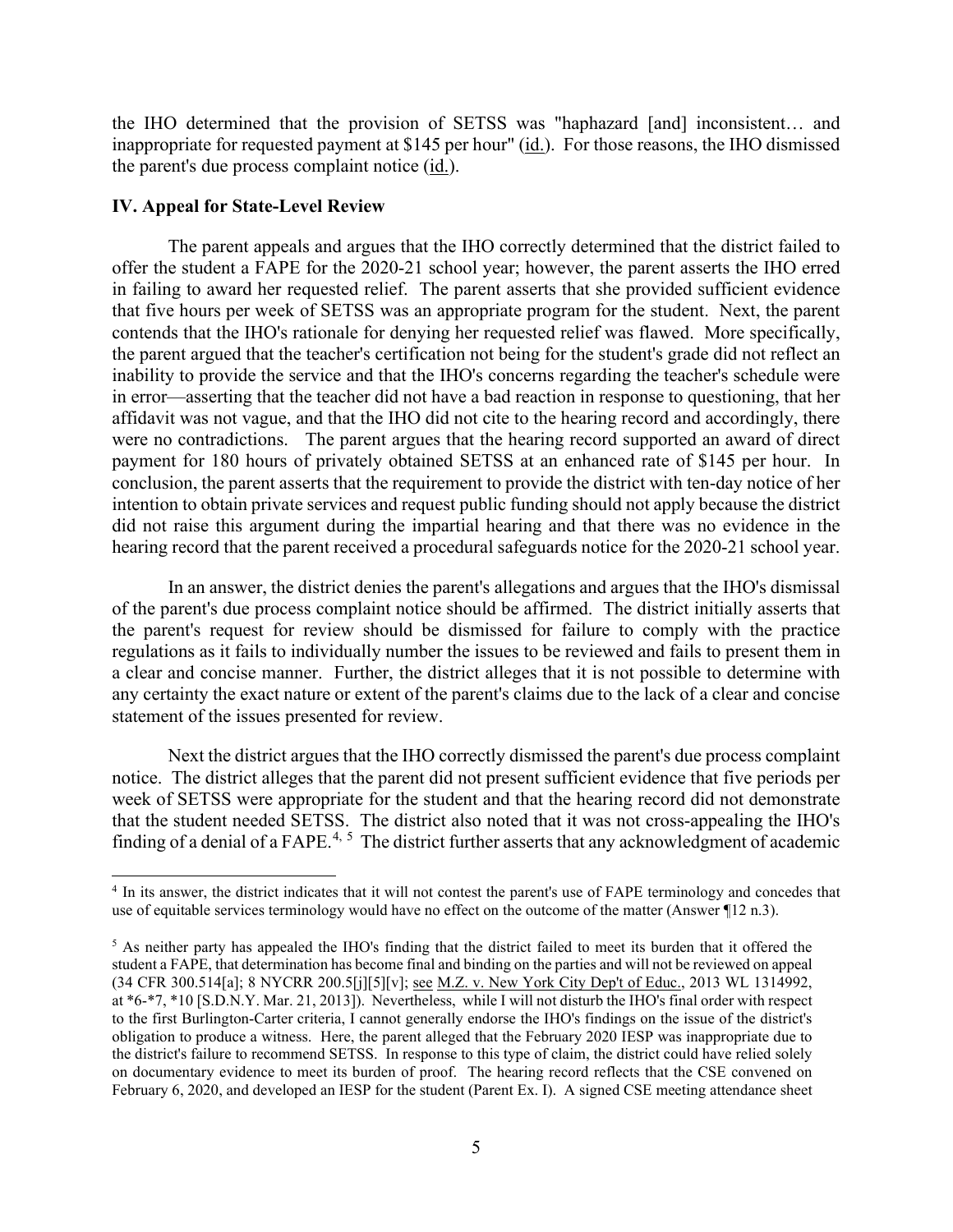need set forth in the February 2020 IESP did not automatically entitle the student to SETSS. the student required SETSS. The district also argues that the SETSS teacher did not establish that the student's academic needs were related to the assessments or how SETSS addressed the student's needs. The district further asserts that the March 2021 progress report was prepared well after the privately obtaining services. Lastly, the district alleges that although not dispositive, the IHO correctly considered the SETSS teacher's lack of appropriate certification in finding the parent's privately obtained SETSS inappropriate. For all of these reasons, the district argues that the IHO justifiably denied the parent's requested relief and dismissed the parent's due process complaint. Additionally, the district alleges that the parent did not meet her burden by presenting the conclusory reports and testimony of the SETSS teacher or by testifying to her personal belief that she was qualified to conduct the assessments noted in her progress reports and did not explain how student began receiving SETSS and is not relevant. In addition, the district contends that the parent did not request that the district reevaluate the student or reconsider the need for SETSS prior to

#### **V. Applicable Standards**

 A board of education must offer a free appropriate public education (FAPE) to each student IDEA to participate in a consultation process for making special education services available to with a disability residing in the school district who requires special education services or programs (20 U.S.C. § 1412[a][1][A]; Educ. Law § 4402[2][a], [b][2]). However, the IDEA confers no individual entitlement to special education or related services upon students who are enrolled by their parents in nonpublic schools (see 34 CFR 300.137[a]). Although districts are required by the students who are enrolled privately by their parents in nonpublic schools, such students are not individually entitled under the IDEA to receive some or all of the special education and related services they would receive if enrolled in a public school (see 34 CFR 300.134, 300.137[a], [c], 300.138[b]).

(Educ. Law § 3[6](#page-5-0)02-c[2]).<sup>6</sup> "Boards of education of all school districts of the state shall furnish However, under State law, parents of a student with a disability who have privately enrolled their child in a nonpublic school may seek to obtain educational "services" for their child by filing a request for such services in the district of location where the nonpublic school is located on or before the first day of June preceding the school year for which the request for services is made

 meeting, and confirmed that the meeting was attended by those persons reflected on the attendance sheet (Tr. pp. do not agree with the IHO that it was necessary for the district to call a witness to authenticate the written February 6, 2020 CSE meeting occurred and the February 2020 IESP was developed (IHO Decision at p. 10). attended by the parent, wherein she was permitted to participate and advised of her due process rights (Tr. pp. 61, 72-74; Parent Ex. I at pp. 3, 4; Dist. Ex. 1). The only remaining issue before the IHO—for which the district had and related services on an equitable basis (Educ. Law § 3602-c). was produced by the district (Dist. Ex. 1). Further, the parent testified that she attended the meeting, recalled the 26-27). In addition, the parent testified about what occurred during the meeting during direct examination, crossexamination, and in response to direct questioning by the IHO (Tr. pp. 61, 72-73, 75-76, 77, 78, 82-86). Thus, I information on the IESP or to authenticate the signed CSE meeting attendance sheet in order to establish that the The February 6, 2020 IESP was admitted into evidence and the document speaks for itself. The totality of the evidence in the hearing record unequivocally demonstrated that the February 6, 2020 CSE meeting was held and the burden of proof—was whether or not the February 2020 IESP, as written, offered the student special education

<span id="page-5-0"></span> $6$  State law provides that "services" includes "education for students with disabilities," which means "special educational programs designed to serve persons who meet the definition of children with disabilities set forth in [Education Law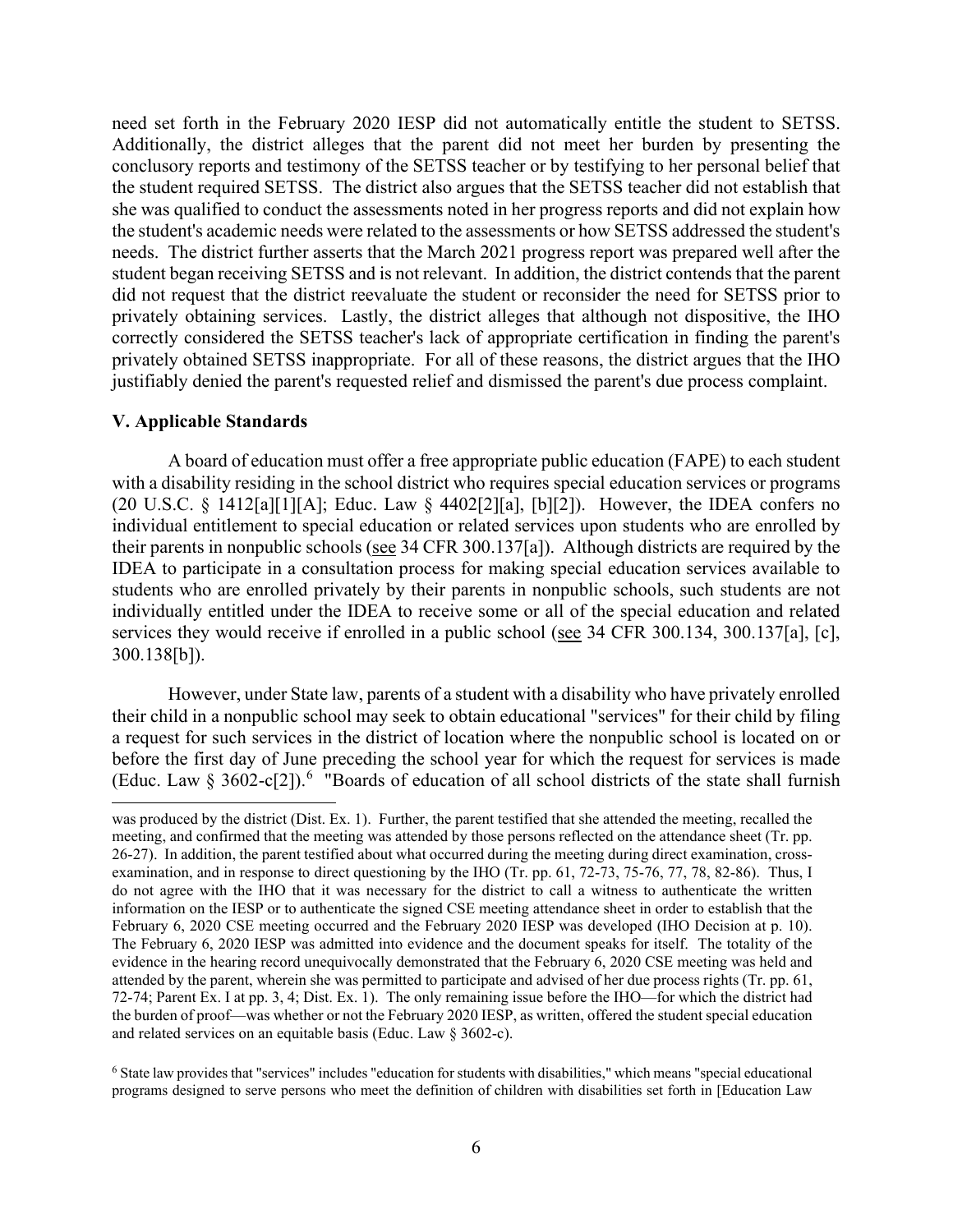such school districts, upon the written request of the parent" (Educ. Law § 3602-c[2][a]). In such circumstances, the district of location's CSE must review the request for services and "develop an nonpublic schools located within the school district  $(id.)$ .<sup>7</sup> Thus, under State law an eligible New services to students who are residents of this state and who attend nonpublic schools located in [IESP] for the student based on the student's individual needs in the same manner and with the same contents as an [IEP]" (Educ. Law § 3602-c[2][b][1]). The CSE must "assure that special education programs and services are made available to students with disabilities attending nonpublic schools located within the school district on an equitable basis, as compared to special education programs and services provided to other students with disabilities attending public or York State resident student may be voluntarily enrolled by a parent in a nonpublic school, but at the same time the student is also enrolled in the public school district for the purpose of receiving special education programming under Education Law § 3602-c, services for which a public school district may be held accountable through an impartial hearing.

The burden of proof is on the school district during an impartial hearing, except that a parent seeking tuition reimbursement for a unilateral placement has the burden of proof regarding the appropriateness of such placement (Educ. Law § 4404[1][c]; see R.E. v. New York City Dep't of Educ., 694 F.3d 167, 184-85 [2d Cir. 2012]).

#### **VI. Discussion**

#### **A. Appropriateness of Unilaterally Obtained SETSS**

 As noted above, the district has not appealed from the IHO's finding that the district did appropriate to address the student's needs due to the lack of a witness that testified during the impartial hearing to explain "the occurrences at the IESP meeting of February 2020" (see IHO Decision at p. 10). Accordingly, the focus of this decision turns to what relief the parent may review, the parent asserts that the five hours of SETSS per week that she obtained for the student for the 2020-21 school year was an appropriate support for the student and that the IHO's decision denying direct payment for the services she obtained was flawed and without merit. not present sufficient evidence to show that the program offered in the February 2020 IESP was obtain from the district for such a failure under the circumstances of this case. In her request for

The IHO determined that the parent's privately obtained SETSS were not an appropriate service on several grounds. The IHO found that the SETSS teacher was State certified to teach

<sup>§ 4401(1)]&</sup>quot; (Educ. Law § 3602-c[1][a], [d]).

<span id="page-6-0"></span>Education Law Section 3602-c," Attachment 1 at p. 11, VESID Mem. [Sept. 2007], available at  $<sup>7</sup>$  State guidance explains that providing services on an "equitable basis" means that "special education services are</sup> provided to parentally placed nonpublic school students with disabilities in the same manner as compared to other students with disabilities attending public or nonpublic schools located within the school district" ("Chapter 378 of the Laws of 2007–Guidance on Parentally Placed Nonpublic Elementary and Secondary School Students with Disabilities Pursuant to the Individuals with Disabilities Education Act (IDEA) 2004 and New York State (NYS) [http://www.p12.nysed.gov/specialed/publications/policy/nonpublic907.pdf\)](http://www.p12.nysed.gov/specialed/publications/policy/nonpublic907.pdf). The guidance document further provides that "parentally placed nonpublic students must be provided services based on need and the same range of services provided by the district of location to its public school students must be made available to nonpublic students, taking into account the student's placement in the nonpublic school program" (id.).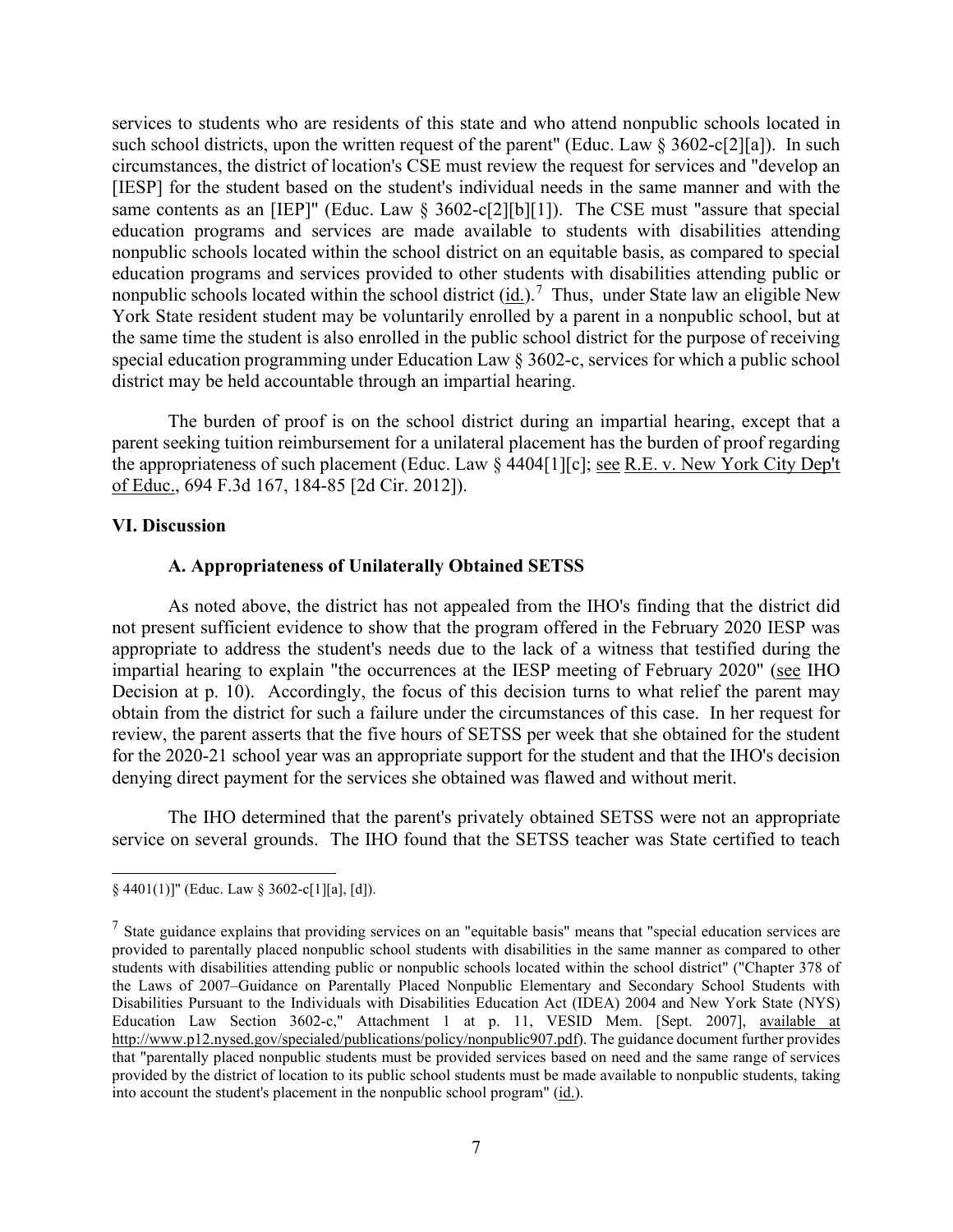8:00 pm to 10:00 pm on Mondays and Wednesdays and from 4:00 pm to 5:00 pm on Sundays (id.; see Tr. pp. 173, 187, 191-92). The IHO also indicated that "there [we]re no references to the matter nor from Parent's testimony" (IHO Decision at p. 10). The IHO further noted that the specifics" (id. at p. 11; see Parent Ex. G). The IHO then determined that the SETSS teacher's kindergarten through second grade and "was providing services beyond [her] certification qualification by providing services to a 12 year old in the  $6<sup>th</sup>$  grade" and that "[t]here [wa]s no supportive evidence or indication in this matter that the student [] was performing 4 grades below grade level except vaguely by Parent's selected service provider" (IHO Decision at p. 10). The IHO further found that the SETSS teacher's "delivery schedule" was inappropriate based on her testimony that she provided SETSS to the student outside of the classroom and in her home from student manifesting tantrum-like disruptions in any of the documentary evidence submitted in this October 2019 SETSS teacher evaluation report did not mention transition difficulties or social/emotional difficulties, which was consistent with the other evidence in the hearing record but contrary to the SETSS teacher's testimony during the impartial hearing (id.; see Parent Ex. F). Next the IHO found that "[t]he testimonial contradictions from the Parent selected service provider strain credulity when compared against the other evidence in this matter and I determine it to be unreliable" (IHO Decision at p. 10). With respect to the SETSS teacher's affidavit of services, the IHO found it to be "vague and lacking in specific details concerning provision of services" and noted that "when inquired the witness had difficulty and reacted badly to being probed for responses reflected a "very haphazard inconsistent delivery of services about which testimony [wa]s purposefully vague[,] aloof and inappropriate for requested payment at \$145 per hour" (IHO Decision at p. 11).

 considered the teacher's certification as one factor in his overall determination that five hours per week of SETSS was not appropriate for the student. The district argues that the IHO correctly determined that the parent was not entitled to her requested relief. While acknowledging that the parent's SETSS teacher was not required to be certified to teach at the student's grade level, the district contends that the IHO appropriately

 student's needs and unilaterally obtained private services from Knowledge Tree for the student and that the parent has paid for the services or is legally obligated to pay but does not have adequate Prior to reaching the substance of the parties' arguments, some consideration must be given to the appropriate legal standard to be applied. In this matter, the student has been parentally placed in an NPS and the parent does not seek tuition reimbursement for the cost of the student's attendance therein. The parent alleged that the February 2020 IESP was insufficient to address the then commenced due process to obtain remuneration for Knowledge Tree's services. Accordingly, the issue in this matter is whether the 180 hours of SETSS obtained by the parent constituted an appropriate unilateral placement of the student such that the cost of the SETSS is reimbursable to the parent or, alternatively, should be directly paid by the district to Knowledge Tree upon proof funds to do so. "Parents who are dissatisfied with their child's education can unilaterally change their child's placement during the pendency of review proceedings and can, for example, pay for private services, including private schooling. They do so, however, at their own financial risk. They can obtain retroactive reimbursement from the school district after the [IESP] dispute is resolved, if they satisfy a three-part test that has come to be known as the Burlington-Carter test" (Ventura de Paulino v. New York City Dep't of Educ., 959 F.3d 519, 526 [2d Cir. 2020] [internal quotations and citations omitted], cert. denied sub nom., Paulino v. NYC Dep't of Educ., 2021 WL 78218 [U.S. Jan. 11, 2021], reh'g denied sub nom., De Paulino v. NYC Dep't of Educ., 2021 WL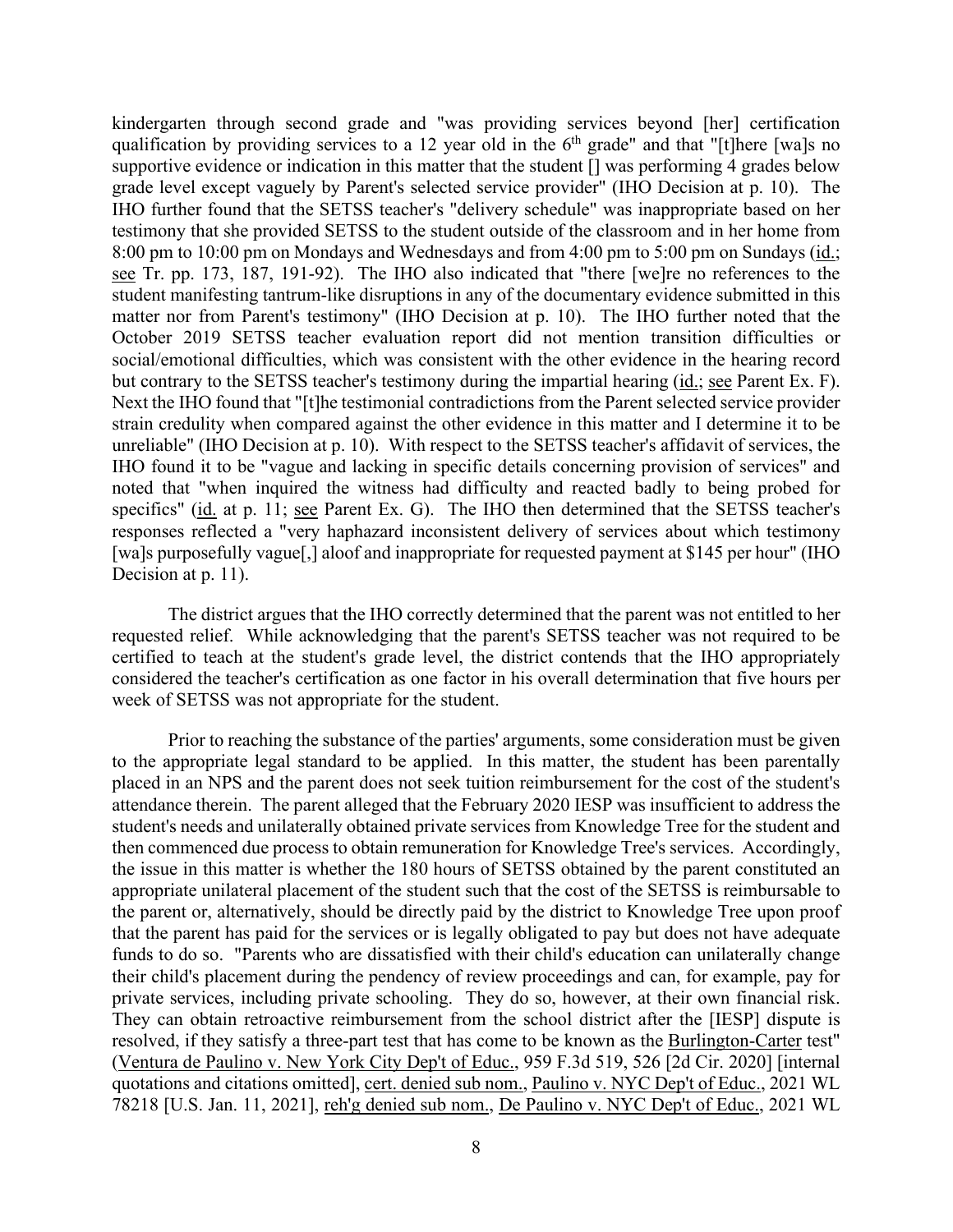850719 [U.S. Mar. 8, 2021]; see Florence Cty. Sch. Dist. Four v. Carter, 510 U.S. 7, 14 [1993] [finding that the "Parents' failure to select a program known to be approved by the State in favor of an unapproved option is not itself a bar to reimbursement."]).

 a parent, a board of education may be required to reimburse parents for their expenditures for reimbursement to parents by school officials as an available remedy in a proper case under the IDEA (471 U.S. at 370-71; see Gagliardo v. Arlington Cent. Sch. Dist., 489 F.3d 105, 111 [2d Cir. the student a FAPE (Burlington, 471 U.S. at 370-71; <u>see</u> 20 U.S.C. § 1412[a][10][C][ii]; 34 CFR As for the substantive standard for assessing the services that are unilaterally obtained by private educational services obtained for a student by his or her parents, if the services offered by the board of education were inadequate or inappropriate, the services selected by the parents were appropriate, and equitable considerations support the parents' claim (Florence County Sch. Dist. Four v. Carter, 510 U.S. 7 [1993]; Sch. Comm. of Burlington v. Dep't of Educ., 471 U.S. 359, 369- 70 [1985]; R.E., 694 F.3d at 184-85; T.P. v. Mamaroneck Union Free Sch. Dist., 554 F.3d 247, 252 [2d Cir. 2009]). In Burlington, the Court found that Congress intended retroactive 2007]; Cerra, 427 F.3d at 192). "Reimbursement merely requires [a district] to belatedly pay expenses that it should have paid all along and would have borne in the first instance" had it offered 300.148).

that their private placement was appropriate, even if the IEP was inappropriate" (Gagliardo, 489 F.3d at 112; <u>see M.S. v. Bd. of Educ. of the City Sch. Dist. of Yonkers</u>, 231 F.3d 96, 104 [2d Cir. 364; <u>see Gagliardo</u>, 489 F.3d at 115; <u>Berger v. Medina City Sch. Dist.</u>, 348 F.3d 513, 522 [6th Cir. placement offers adequate and appropriate education under the IDEA"]). A private placement is U.S.C. § 1401[29]; Educ. Law § 4401[1]; 34 CFR 300.39[a][1]; 8 NYCRR 200.1[ww]; Hardison A private school placement must be "proper under the Act" (Carter, 510 U.S. at 12, 15; Burlington, 471 U.S. at 370), i.e., the private school offered an educational program which met the student's special education needs (see Gagliardo, 489 F.3d at 112, 115; Walczak v. Fla. Union Free Sch. Dist., 142 F.3d 119, 129 [2d Cir. 1998]). A parent's failure to select a program approved by the State in favor of an unapproved option is not itself a bar to reimbursement (Carter, 510 U.S. at 14). The private school need not employ certified special education teachers or have its own IEP for the student (id. at 13-14). Parents seeking reimbursement "bear the burden of demonstrating 2000]). "Subject to certain limited exceptions, 'the same considerations and criteria that apply in determining whether the [s]chool [d]istrict's placement is appropriate should be considered in determining the appropriateness of the parents' placement'" (Gagliardo, 489 F.3d at 112, quoting Frank G. v. Bd. of Educ. of Hyde Park, 459 F.3d 356, 364 [2d Cir. 2006]; see Rowley, 458 U.S. at 207). Parents need not show that the placement provides every special service necessary to maximize the student's potential (Frank G., 459 F.3d at 364-65). When determining whether a unilateral placement is appropriate, "[u]ltimately, the issue turns on" whether the placement is "reasonably calculated to enable the child to receive educational benefits" (Frank G., 459 F.3d at 2003] ["evidence of academic progress at a private school does not itself establish that the private appropriate if it provides instruction specially designed to meet the unique needs of a student (20 v. Bd. of Educ. of the Oneonta City Sch. Dist., 773 F.3d 372, 386 [2d Cir. 2014]; C.L. v. Scarsdale Union Free Sch. Dist., 744 F.3d 826, 836 [2d Cir. 2014]; Gagliardo, 489 F.3d at 114-15; Frank G., 459 F.3d at 365).

The Second Circuit has set forth the standard for determining whether parents have carried their burden of demonstrating the appropriateness of their unilateral placement.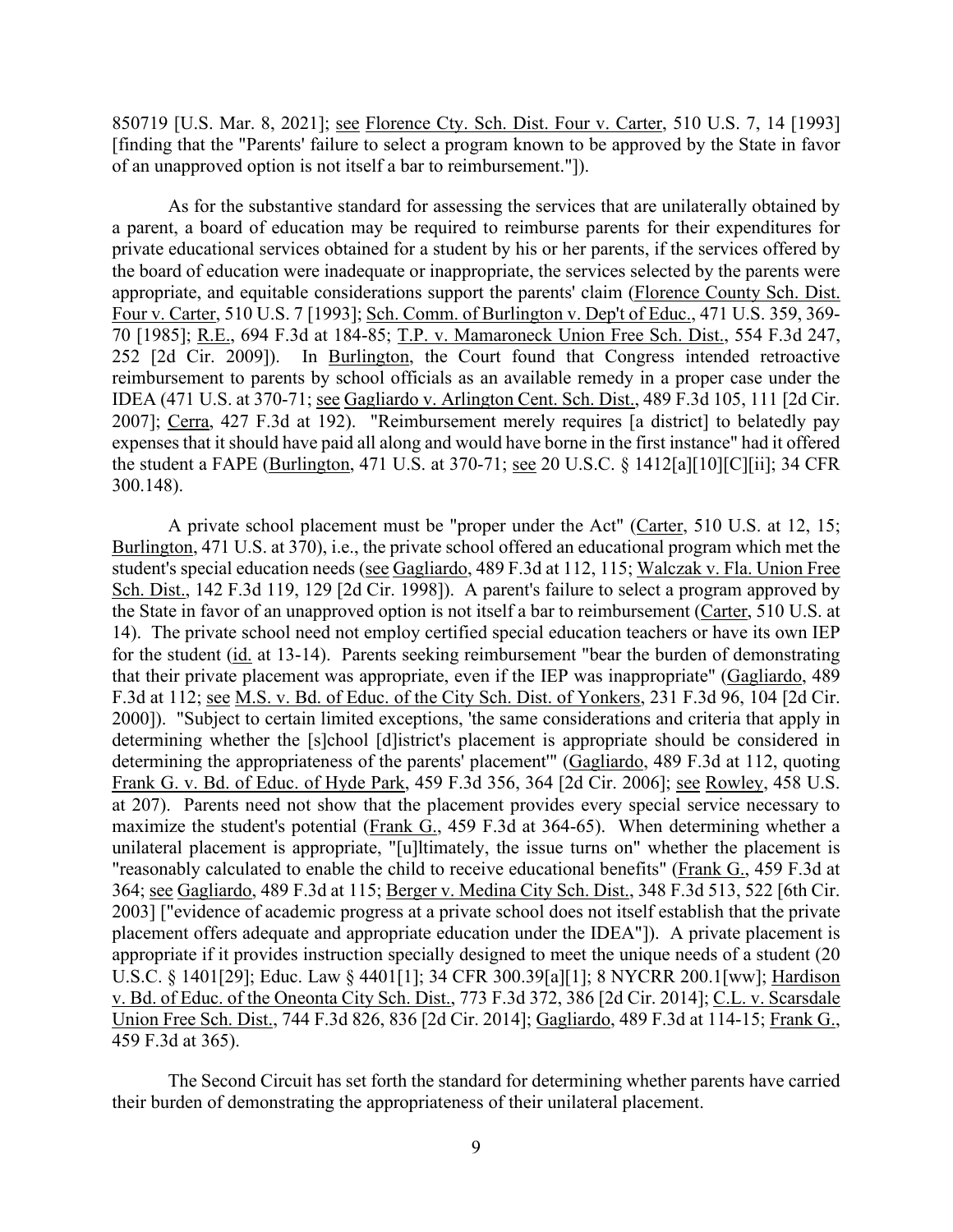determining whether that placement reasonably serves a child's individual needs. To qualify for reimbursement under the IDEA, instruction specially designed to meet the unique needs of a No one factor is necessarily dispositive in determining whether parents' unilateral placement is reasonably calculated to enable the child to receive educational benefits. Grades, test scores, and regular advancement may constitute evidence that a child is receiving educational benefit, but courts assessing the propriety of a unilateral placement consider the totality of the circumstances in parents need not show that a private placement furnishes every special service necessary to maximize their child's potential. They need only demonstrate that the placement provides educational handicapped child, supported by such services as are necessary to permit the child to benefit from instruction.

(Gagliardo, 489 F.3d at 112, quoting Frank G., 459 F.3d at 364-65).

 student was evaluated on October 6, 2019 (evaluation report) (Parent Ex. F at p. 1). The October comprehensive screening," which included the Behavioral Characteristics Progression Birth-14+ years (BCP) and the "Woodcock-Johnson-R" (id.).<sup>8</sup> Background information included in the expressive language skills, social/emotional skills, behavioral skills, as well as conceptual and SETSS teacher reported that the student could verbally summarize a short passage but required identifying similarities in familiar concepts (id.). Turning to the student's special education needs and how they were addressed by the unilaterally obtained SETSS, according to a report prepared by the Knowledge Tree teacher, the 2019 evaluation report indicated that "a variety of assessment tools" were used as part of "[a] evaluation report reflected that at the time of the assessment, the student was 11 years old and in the sixth grade at an NPS (id.). The SETSS teacher indicated that the student was "deficient" in reading skills, writing skills, mathematics skills, handwriting skills, receptive language skills, critical thinking skills (id.). In a section entitled present level of function, the SETSS teacher reported that the student had been screened in all "relevant" educational areas and the evaluation report indicated that the student was "not performing at age-level norms" in reading. Specifically, the student reportedly had difficulty decoding and could not read many basic sight words, misspelled words more than fifty percent of the time, was "incompetent in spelling words in isolation and in context at a grade-appropriate level," and could not effectively read text without constant prompting and redirecting (id.). The SETSS teacher also noted that the student required auditory and visual cues to help him answer basic comprehension questions (id.). In addition, the assistance "making it coherent" and had difficulty making connections to other passages and with

<span id="page-9-0"></span><sup>&</sup>lt;sup>8</sup> The October 2019 evaluation report does not indicate what other assessment tools were used to evaluate the student and does not include any scores (see Parent Ex. F). The SETSS teacher's reference to "Woodcock- Johnson-R" appears to refer to the Woodcock-Johnson Psycho-Educational Battery-Revised (WJ-R). Although not dispositive of the disputed issues, I note that the version of the assessment is quite dated and the testing decision for nearly 20 years and even then it had been used several years before the cases reached the SRO (see, e.g. . Application of a Child with a Disability, Appeal No. 02-040). instrument has since been revised more than once in the last two decades—it has not been referenced in an SRO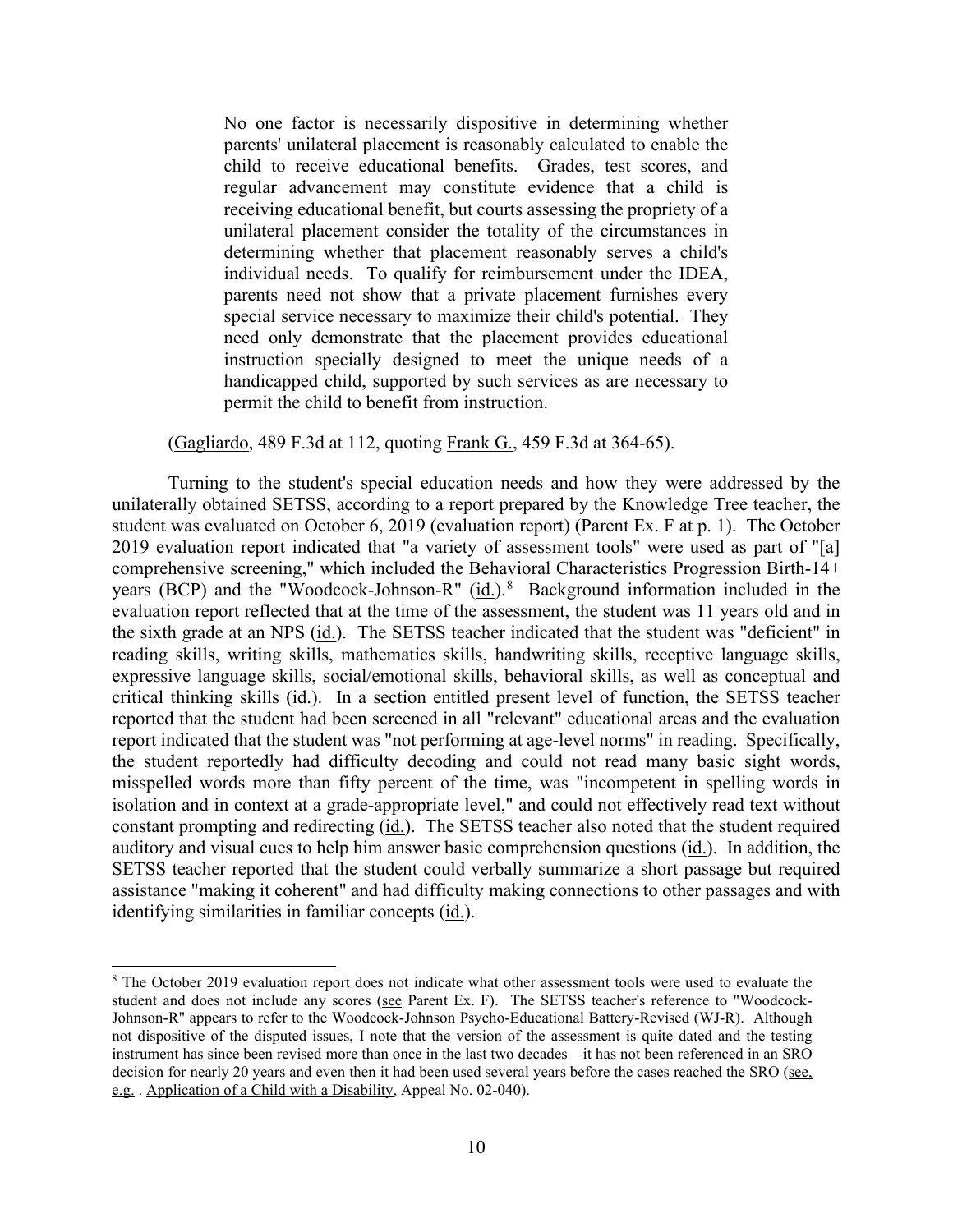"way below grade level" (Parent Ex. F at p. 1). The SETSS teacher indicated that the student was With respect to writing skills, the SETSS teacher reported that the student's writing was "unable to write a complete thought down on paper" (id.). In addition, the student reportedly was "unable to write a complete coherent sentence," was "unable to write using proper conventions," including capitalization, punctuation, or appropriate grammar, and was "unable to write a paragraph consisting of [three] sentences on a given topic" (id.). The SETSS teacher further stated that the student became "stumped when the topic involve[d] spontaneous ideas or if it [wa]s open ended. When asked to write a sentence he just stared at the paper blankly and didn't write" (id.).

 multistep directions, as well as demonstrate the ability to process language or information by answering questions quickly (id. at p. 2). The student reportedly grasped the main ideas of the passage, could not follow verbal cueing of third grade level commands, and was also described as having difficulty understanding and describing cause and effect relationships (id.). According to (id.). Expressively, the student's responses reportedly consisted "of very few words and often In the area of language skills, the SETSS teacher reported that the student displayed weakness in receptive language skills (Parent Ex. F at pp. 1-2). Specifically, the SETSS teacher noted that the student was not able to demonstrate the short-term memory skills required to process topic but missed key details and events (id.). In addition, the student was unable to answer questions related to the reasoning behind the story or how it evolved (id.). The SETSS teacher further indicated that the student had difficulty sequencing ideas and thoughts after reading a the SETSS teacher the student exhibited delays in vocabulary when "compared to grade level" missed the point" (id.).

With regard to mathematics skills, the SETSS teacher described the student as "lagging behind grade level" (Parent Ex. F at p. 2). According to the October 2019 evaluation report, the student lacked fluency and had not "mastered many sixth grade math concepts" (id.). The student was reportedly able to compute basic multiplication but could not compute long multiplication or division (id.). In addition, the SETSS teacher indicated that word problems and critical thinking were "above his level" (id.). According to the SETSS teacher, the student's math skills were "on a third grade level" (id.).

With respect to conceptual and critical thinking skills, the SETSS teacher reported that the student had not "acquired [the] skills necessary for identifying a problem when presented with the background of a problematic situation, auditorily, from described event or from read passage" (Parent Ex. F at p. 2). In addition, the student was noted to have difficulty giving solutions to a presented problem (id.).

problem solving (*id.* at pp. 2-4). The October 2019 evaluation report also included eight goals that the SETSS teacher indicated were then-currently "being addressed" (Parent Ex. F at p. 2). The SETSS teacher reported that the goals were projected to be achieved within a year and that progress would be measured using a combination of formal and informal assessment tools (id.). The goals targeted the student's needs identified in the evaluation report in the areas of spelling, reading, writing, mathematics, language processing and comprehension, expressive language, critical thinking, and

The district conducted a bilingual psychoeducational evaluation, and an evaluation report was completed on December 9, 2019 as part of the student's initial eligibility determination during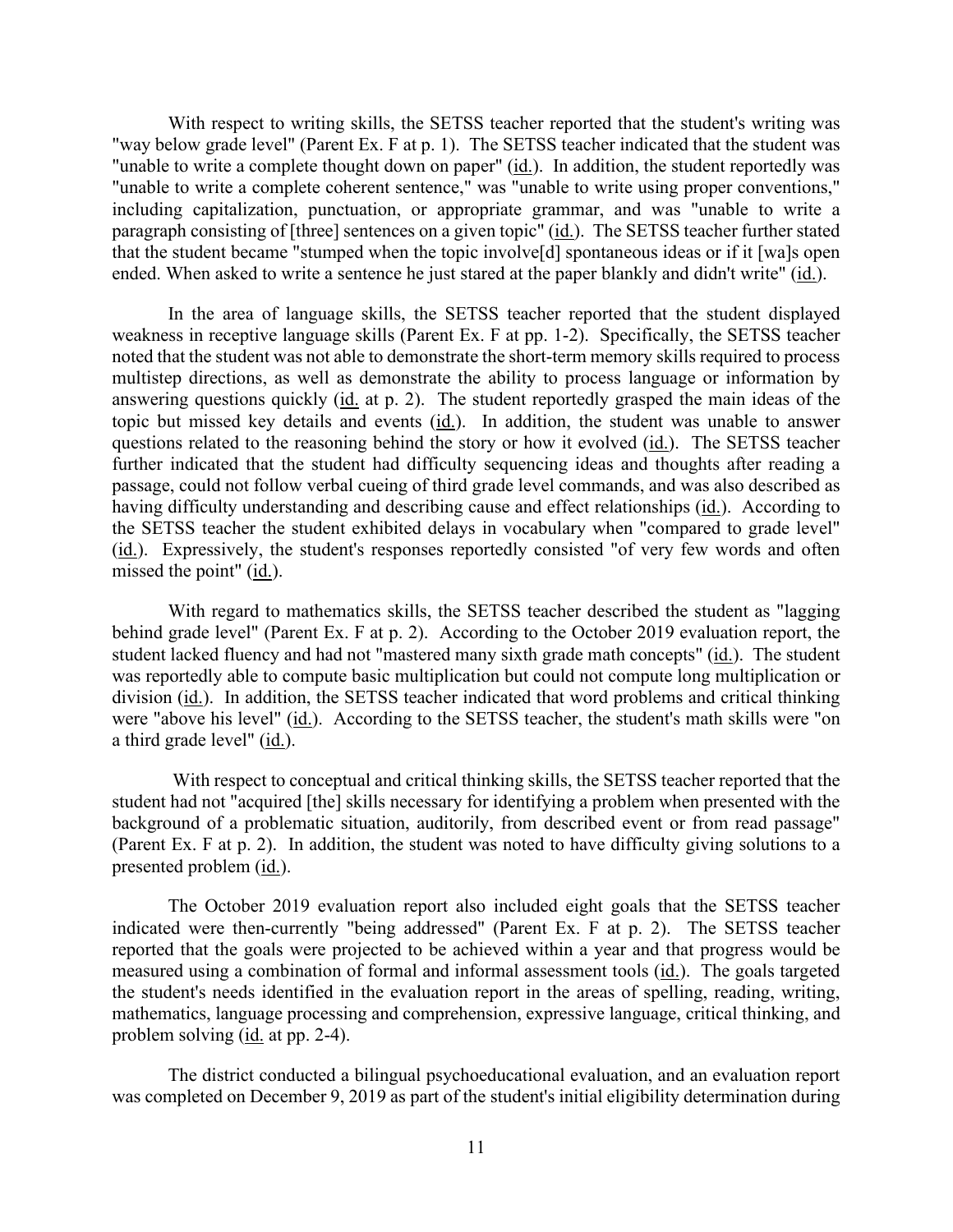the 2019-20 school year (Parent Ex. C at pp. 1, 2, 5). According to the December 2019 evaluation studies performance survey and assessed the student using the Wechsler Intelligence Scale for Children-Fifth Edition (WISC-V) and the Wechsler Individual Achievement Test, Third Edition (WIAT-III) (*id.* at p. 1). The parent reported that the student was referred for an initial evaluation report, the evaluator conducted an interview with the parent, a behavioral observation, a Judaic due to academic concerns, specifically that the student's English reading skills were noted to be poor (id.). The evaluation report also reflected that the student attended an NPS in the sixth grade and was described as cooperative in school and as socializing well with peers (id.).

administration of nonverbal subtests indicating that the student thoughtfully focused on tasks (id.). to define "prize," the student responded, "something you play with" (*id.* at pp. 1-2). The evaluator described the student's behavior during testing as "pleasant and cooperative" noting that rapport was easily established (Parent Ex. C at p. 1). According to the evaluator, the student exhibited an excellent capacity for sustained attention and concentration during With regard to verbal subtests, the evaluator reported that the student appeared to have some difficulty responding to questions (id.). Specifically, the evaluator noted that when asked to provide the definition of "island," the student responded, "place where people live" and when asked

language was Yiddish, and as such, Yiddish was the "[l]anguage of [a]ssessment" (id. at pp. 1, 2). bilingual issues" (id. at p. 2). The evaluation report indicated that the student's scores on the verbal fluid reasoning index and the processing speed index were both within the average range (id.). peers (id. at p. 3). The evaluator reported that the student's performance on the verbal comprehension tasks were weaker than his performance on tasks that required him to use logic to solve problems (id.). On selected subtests within the verbal comprehension index, the student's explaining his knowledge aloud" (id.). On a comprehension subtest requiring the student to answer According to the December 2019 evaluation report, the student spoke Yiddish and "some English" and it was noted that the family spoke Yiddish in the home (Parent Ex. C at p. 2). The evaluator reported that the student was able to respond to questions presented in English but periodically responded in Yiddish (id.). The evaluation report reflected that the student's dominant The evaluator administered the WISC-V, noting that reported performance ranges should be interpreted with caution "due to some deviations of standard testing procedures to accommodate comprehension index were within the borderline range, while the student's performance on the The student's "scores on the test of intellectual functioning" ranged from borderline to average with a full scale IQ within the average range, which the evaluator indicated was comparable to his comprehension index was lower than most children his age and was an area of personal weakness compared to his overall ability (id.). According to the evaluator low scores on the verbal comprehension index could be attributable to poorly developed word knowledge, difficulty retrieving acquired information, problems with verbal expression, or general difficulties with reasoning and problem solving (id.). The evaluator indicated that the student's scores on verbal performance indicated that his abstract reasoning skills and word knowledge were similarly developed at the time of assessment (id.). The student's performance on the vocabulary subtest was reportedly very low, "suggesting that he shows significant difficulty learning new words and questions based on his understanding of general principles and social situations, the student's performance was average for his age (id.). The evaluator indicated that the student's performance on the comprehension subtest suggested age-appropriate understanding of practical knowledge and ability to verbalize meaningful concepts (id.).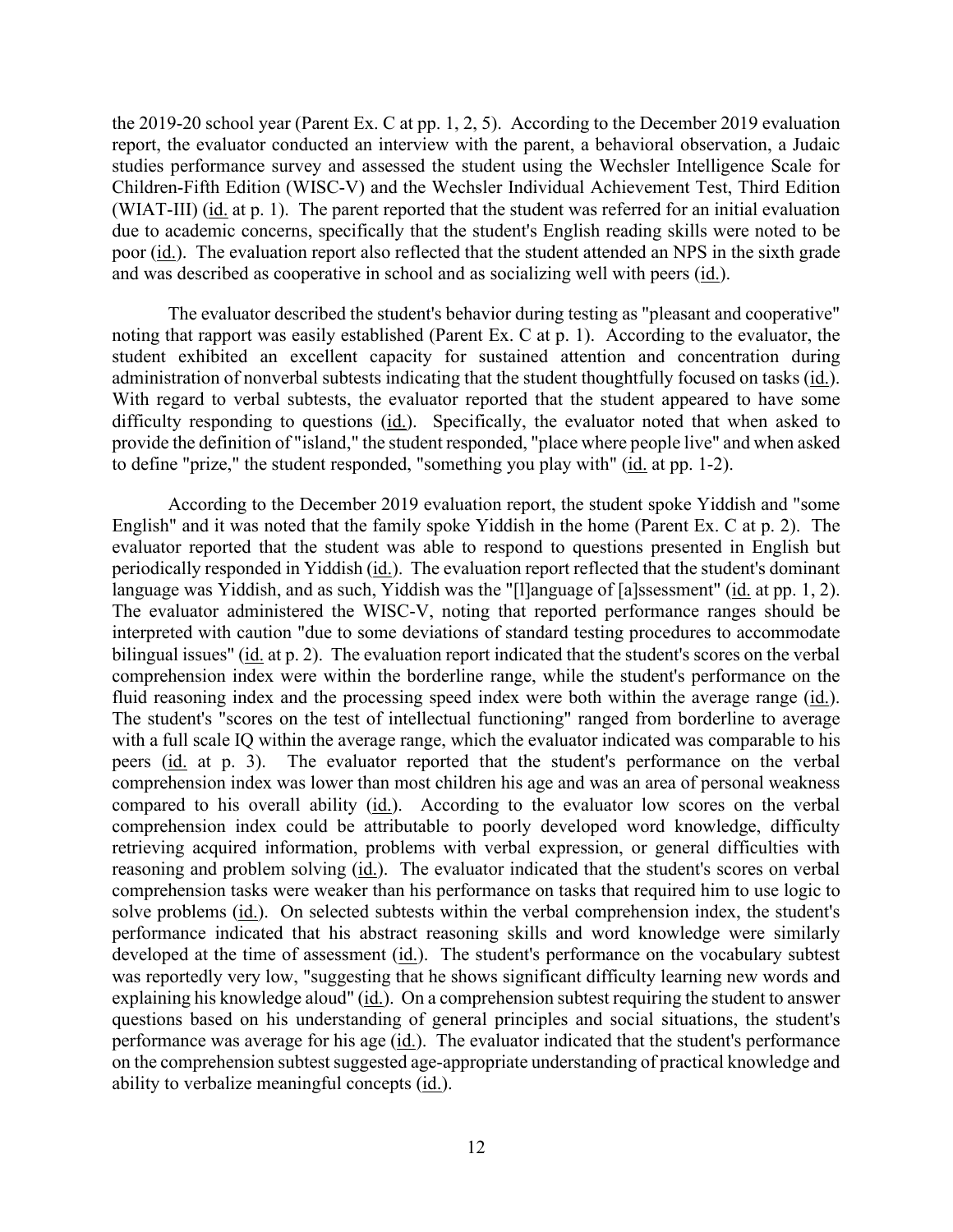developed at the time of assessment (Parent Ex. C at p. 3). The student's performance was typical that involved language-based skills (id.). Additionally, the student exhibited age-appropriate According to the evaluator, the student's performance on the fluid reasoning index suggested that his perceptual organization and quantitative reasoning skills were similarly for his age and was noted to be particularly strong when compared to his performance on tasks (nonverbal) categorical reasoning skills (id.).

 On the processing speed index, the student's performance on tasks was typical for his age similarly developed (Parent Ex. C at p. 4). His speed and accuracy when processing visual reasoning (id.). The evaluator also noted that the student performed particularly well on other and indicated that his associative memory, graphomotor speed, and visual scanning ability were information were strengths as compared to his performance on tasks involving language-based subtests measuring cognitive ability, specifically, the student's score on the block design subtest was within the superior range, which according to the evaluator suggested advanced visual spatial skills (id.). On a task measuring the student's working memory, the student's performance was similar to same age peers (id.).

 reading tasks fell within the below average range (Parent Ex. C at p. 4). On reading comprehension peers" (*id.*). In mathematics skills, the student reportedly performed within the below average range on math problem solving tasks and within the average range on measures of numerical The evaluator also administered the WIAT-III and reported that the student's score on word tasks, the student's score fell within the low range (id.). The evaluator also reported that the student was informally tested in Yiddish reading, and his skills appeared "to be on par with those of his operations skills (id.).

conducted in Yiddish and included background information provided by the parent (*id.* at p. 1). communicating with both teachers and other students  $(id.)$ <sup>9</sup> The parent reported that the student's at p. 2). The speech-language evaluator observed that the student did not establish appropriate eye The district conducted a speech-language evaluation on January 21, 2020, and in a report dated January 22, 2020, the evaluator determined that the student presented with a mild-moderate expressive language delay (Parent Ex. E at pp. 1, 4). The evaluation report reflected that it was According to the parent, the student attended a fifth-grade class at the NPS and had difficulty poor language skills were affecting his social and academic development (id.). The evaluation report reflected that the parents spoke to the student in Yiddish and that his language skills in English were limited (id.). Consistent with the district's December 9, 2019 psychoeducational evaluation report, the student was described as friendly and polite and exhibited adequate sustained attention during the speech-language evaluation (compare Parent Ex. C at p. 1, with Parent Ex. E contact during the evaluation and the parent stated that it was due to the student's "intense

<span id="page-12-0"></span> 2019-20 school year (Parent Ex. F at p. 1). The district's December 2019 psychoeducational evaluation stated background information section (Parent Ex. C at p. 1). According to the March 2021 SETSS teacher's evaluation report, the student was attending the eighth grade during the 2020-21 school year (Parent Ex. J at p. 1). During school year (Tr. pp. 30, 45). The parent also testified that the student attended the seventh grade during the 2020- <sup>9</sup> There is inconsistency in the hearing record when describing which grade the NPS placed the student in. According to the October 2019 SETSS teacher's evaluation report, the student was in the sixth grade during the that the student was in the fifth grade in the heading information and that the student was in the sixth grade in the the impartial hearing, the parent's attorney stated that the student attended the seventh grade during the 2020-21 21 school year (Tr. p. 65).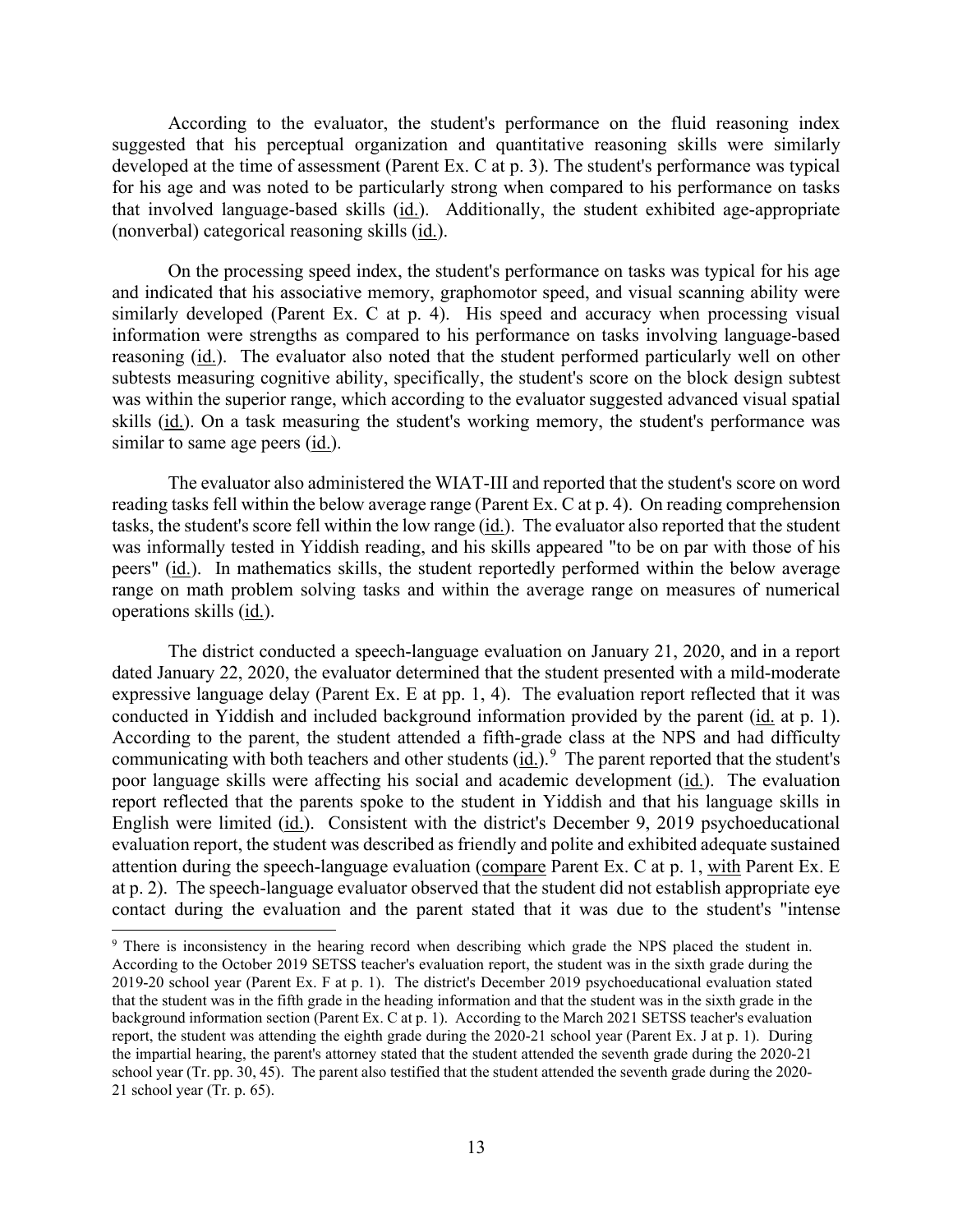(CELF-5) (id.). The speech-language evaluator "noted that the norms for the CELF-5 [were] (id.). Therefore the evaluator did not report the student's scores and advised that results should be interpreted with caution (*id.*). On the subtests of word classes, following directions, understanding language evaluator to be inappropriate due to administering the evaluation in Yiddish (id.). skills were informally judged to be moderately below normal limits for his age (id.). concentration" while thinking of answers (Parent Ex. E at p. 2). The student's language skills were informally assessed using the Clinical Evaluation of Language Fundamentals-Fifth Edition based on a monolingual English sample and [were] not available for the bilingual population" spoken paragraphs, and semantic relationships, the student demonstrated adequate skills (id. at pp. 2-3). On the subtest of formulated sentences, the student demonstrated moderate weakness (id. at p. 2). The subtests of recalling sentences and sentence assembly were determined by the speech-However, those concepts were informally assessed and the student's skills were adjudged by the evaluator to be below normal limits (id. at pp. 2, 3). The subtest of word definitions was also not formally administered, although informal assessment of this skill was determined by the speechlanguage evaluator to be within normal limits (id. at p. 3). Overall, the student's receptive language skills were informally judged to be within normal limits for his age and his expressive language

 adjectives, adverbs and pronouns" (Parent Ex. E at p. 3). On a School-age Language Assessment adequate referential and causal coherence (id.). The speech-language evaluator also stated appropriate eye contact and appropriate conversational turn taking skills" (id.). The speech-On picture sequencing and storytelling tasks, the speech-language evaluator noted that "[v]ocabulary variety was missing throughout the narrative retell as evidenced by the absence of Measures (SLAM) task, the student was reportedly able to independently describe the picture with "[p]ragmatic language skills observed, to be absent, include[d] maintenance of culturally language evaluator further noted that "requesting information, responding, predicting and using repair strategies were judged to be appropriate for his age" (id.).

and from a short reading passage (id.). With respect to the student's expressive language skills, the speech-language evaluator reported that the student "failed to adequately use descriptive relied on gestures to relay his communicative message" (*id.*). In addition, the speech-language According to the speech-language evaluator's clinical observation, the student demonstrated adequate receptive language skills "in his ability to think critically in the areas of problem solving, identifying cause [and] effect and in predicting outcomes" (Parent Ex. E at p. 3). The student also reportedly demonstrated the use of inferences to answer questions about images vocabulary when describing common objects and when relating personal information, and instead evaluator indicated that the student "also had difficulty retelling a narrative, characterized by limited information and disorganization," which according to the evaluator supported the earlier determination of a mild-moderate expressive language delay (id.).

 is seeking the costs of the SETSS from Knowledge Tree, the Knowledge Tree SETSS teacher also prepared an evaluation report of the student on March 7, 2021 (Parent Ex. J at p. 1).<sup>10</sup> As with the Although only relevant to the late portion of the 2020-21 school year in which the parent October 2019 evaluation report, the March 2021 evaluation report likewise indicated that "a variety

<span id="page-13-0"></span><sup>&</sup>lt;sup>10</sup> This evaluation could not have been considered by the CSE at the time it was developing the IESP for the student, but it has some relevance to the relief sought by the parent.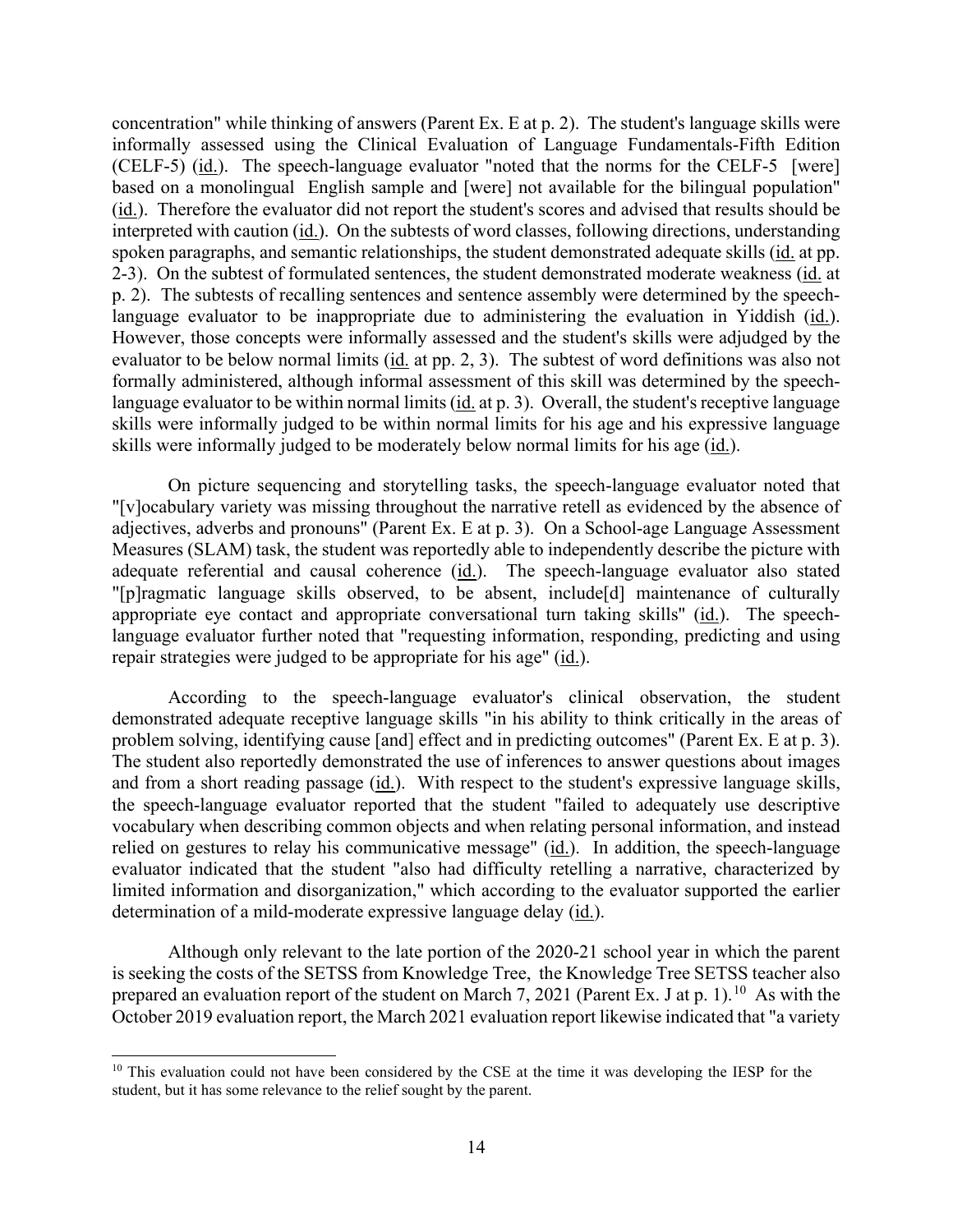the eighth grade at an NPS (Parent Ex. J at p. 1).<sup>11</sup> The SETSS teacher reiterated that the student conceptual and critical thinking skills (compare Parent Ex. J at p. 1, with Parent Ex. F at p. 1). In a present level of performance section, consistent with the October 2019 evaluation report, the the SETSS teacher noted that the student required auditory and visual cues to help him answer of assessment tools" were used as part of "[a] comprehensive screening," which included the Behavioral Characteristics Progression Birth-14+ years (BCP) and the "Woodcock-Johnson-R" (compare Parent Ex. J at p. 1, with Parent Ex. F at p. 1). Background information included in the evaluation report reflected that at the time of the assessment, the student was 12 years old and in was "deficient" in reading skills, writing skills, mathematics skills, handwriting skills, receptive language skills, expressive language skills, social/emotional skills, behavioral skills, as well as SETSS teacher reported that the student had been screened in all relevant educational domains and the evaluation indicated that the student was "not performing at age-level norms in [r]eading" (compare Parent Ex. J at p. 1, with Parent Ex. F at p. 1). The March 2021 evaluation report reflected that the student still had difficulty decoding multisyllable words and still required prompting with certain sight words (Parent Ex. J at p. 1). In language identical to the October 2019 evaluation report, the SETSS teacher reported that the student misspelled words fifty percent of the time, was "incompetent in spelling words in isolation and in context at a grade-appropriate level," and could not effectively read text without constant prompting and redirecting (compare Parent Ex. J at p. 1, with Parent Ex. F at p. 1). Also identical to the October 2019 evaluation report, basic comprehension questions (compare Parent Ex. J at p. 1, with Parent Ex. F at p. 1). The SETSS teacher's conclusion to the reading skills section was also identical to the October 2019 evaluation report and stated that the student could verbally summarize a short passage but required assistance "making it coherent" and had difficulty making connections to other passages and with identifying similarities in familiar concepts (compare Parent Ex. J at p. 1, with Parent Ex. F at p. 1).

 the topic involve[d] spontaneous ideas or if it [was] open ended. When asked to write a sentence With respect to writing skills, the March 2021 SETSS teacher's evaluation report indicated that the student presented with difficulties in the writing domain (Parent Ex. J at p. 2). Using language identical to the October 2019 evaluation report, the SETSS teacher indicated that the student was "unable to write a complete thought down on paper" (compare Parent Ex. J at p. 2, with Parent Ex. F at p. 1). In addition, the student reportedly was unable to write a complete coherent paragraph, and consistent with the October 2019 evaluation report, was unable to write using appropriate grammar, and was unable to write a paragraph consisting of three sentences on a given topic (compare Parent Ex. J at p. 2, with Parent Ex. F at p. 1). Also identical to the October 2019 evaluation report, the SETSS teacher further stated that the student became "stumped when he just stared at the paper blankly and didn't write" (compare Parent Ex. J at p. 2, with Parent Ex. F at p. 1).

Ex. J at p. 2, with Parent Ex. F at pp. 1-2). In the March 2021 evaluation report, the SETSS teacher The March 2021 evaluation report's section related to the student's receptive and expressive language skills was also taken verbatim from the October 2019 evaluation report (compare Parent again reported that the student displayed weakness across the receptive language skills domain,

<span id="page-14-0"></span><sup>&</sup>lt;sup>11</sup> As noted above, the student was reportedly in the seventh grade at the time of the SETSS teacher's March 2021 evaluation report.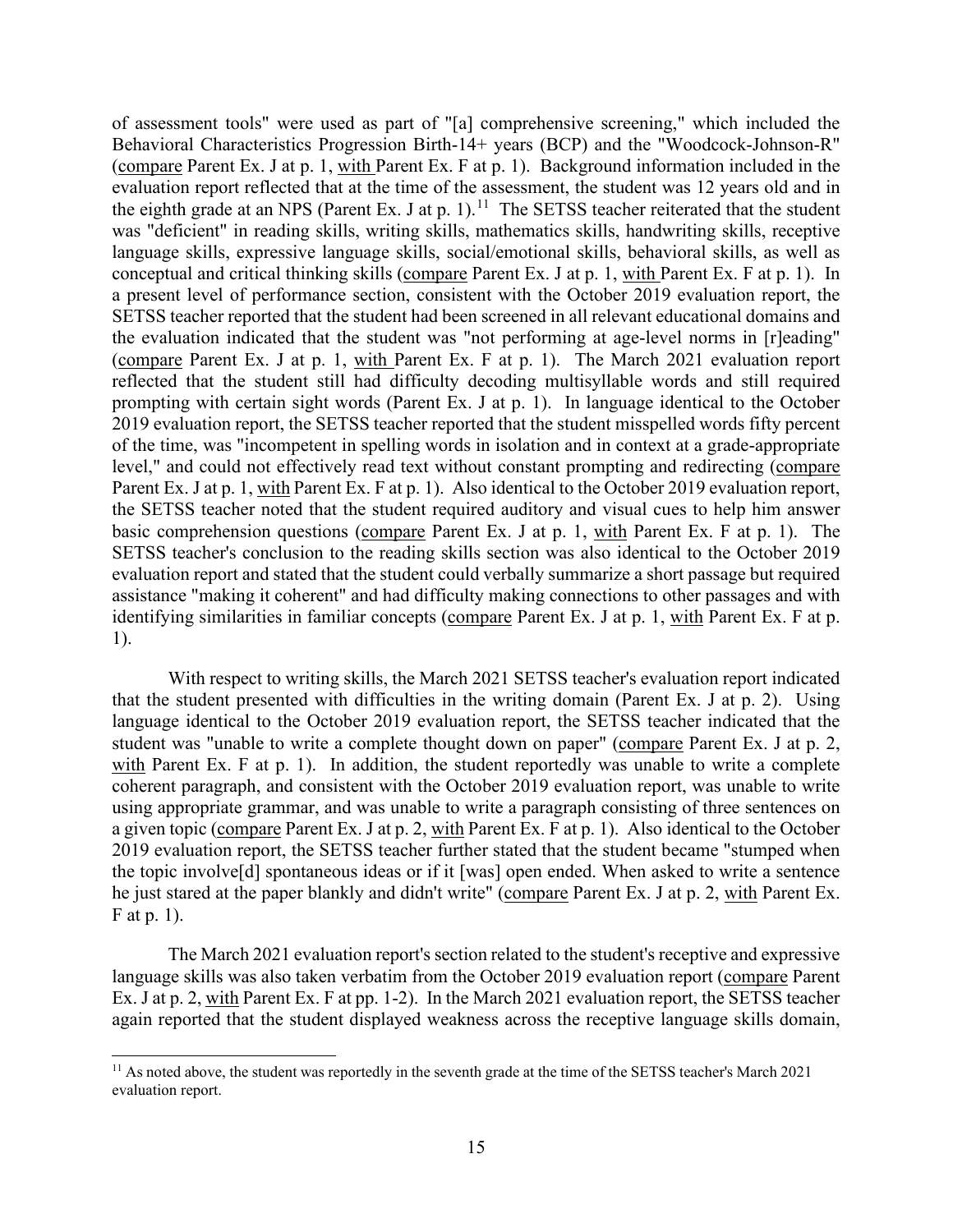questions related to reasoning behind the story or how it evolved (compare Parent Ex. J at p. 2, with Parent Ex. F at p. 2). The SETSS teacher again indicated that the student had difficulty Ex. J at p. 2, with Parent Ex. F at p. 2). As with the October 2019 evaluation report, the SETSS point" and he was also described as having difficulty understanding and describing cause and effect was not able to demonstrate short term memory skills required to process multistep directions or demonstrate the ability to process language or information by answering questions quickly (compare Parent Ex. J at p. 2, with Parent Ex. F at p. 2). The SETSS teacher repeated that the student reportedly grasped the main ideas of the topic but missed key details and events (compare Parent Ex. J at p. 2, with Parent Ex. F at p. 2). In addition, the student was unable to answer sequencing ideas and thoughts after reading a short story (as opposed to his difficulty after reading a passage), and exhibited delays in vocabulary when "compared to grade level" (compare Parent teacher reported that the student's responses consisted "of very few words and often missed the relationships (compare Parent Ex. J at p. 2, with Parent Ex. F at p. 2).

 consistent with the October 2019 evaluation report in that both reports described the student's but could not compute long multiplication or division and word problems and critical thinking The description of the student's math skills in the March 2021 evaluation report was mathematics skills as "lagging behind grade level" (compare Parent Ex. F at p. 2, with Parent Ex. J at p. 2). In addition, the March 2019 evaluation report, reflected that the student lacked fluency and had not "mastered most grade level math concepts" (Parent Ex. J at p. 2). Consistent with the October 2019 evaluation report, the student was reportedly able to compute basic multiplication were still described as being "above his level" (compare Parent Ex. F at p. 2, with Parent Ex. J at p. 2). Despite the similarities in describing the student's needs, the March 2021 evaluation report reflected the student's math skills as being "on a fifth-grade level," while the October 2019 report had reflected the student's math skills as being "on a third grade level" (id.).

and [did not] engage in appropriate social interaction" (id.). The parent reportedly told the SETSS teacher that she felt the student's delays in these areas limited the student "from having friends at The March 2021 evaluation report also indicated that the parent was "extremely concerned" about the student's skills in the social/emotional and behavioral domains (Parent Ex. J at p. 3). The evaluation report reflects that the parent felt the student lacked "basic age appropriate social cues school and may be the cause of his constant outbursts at home" (id.).

Consistent with the October 2019 evaluation report, with regard to the domain of conceptual and critical thinking, the March 2021 evaluation report indicated that the student had not "acquired [the] skills necessary for identifying a problem when presented with the background of a problematic situation, auditorily, from described event or from read passage" (compare Parent Ex. F at p. 2, with Parent Ex. J at p. 3). In addition, the student was noted to have difficulty giving solutions to a presented problem (compare Parent Ex. F at p. 2, with Parent Ex. J at p. 3). The March 2021 evaluation report did not include any annual goals or report any progress specifically related to the goals included with the October 2019 evaluation report (compare Parent Ex. J at p. 3, with Parent Ex. F at pp. 2-4).

The parent testified that the student's expressive language was "very delayed" and had always been the student's greatest challenge (Tr. pp. 54-56). The parent also testified that math was a relative strength for the student, however he had difficulty with word problems (Tr. pp. 56- 59). In addition, the parent noted that the student's reading decoding skills in English were also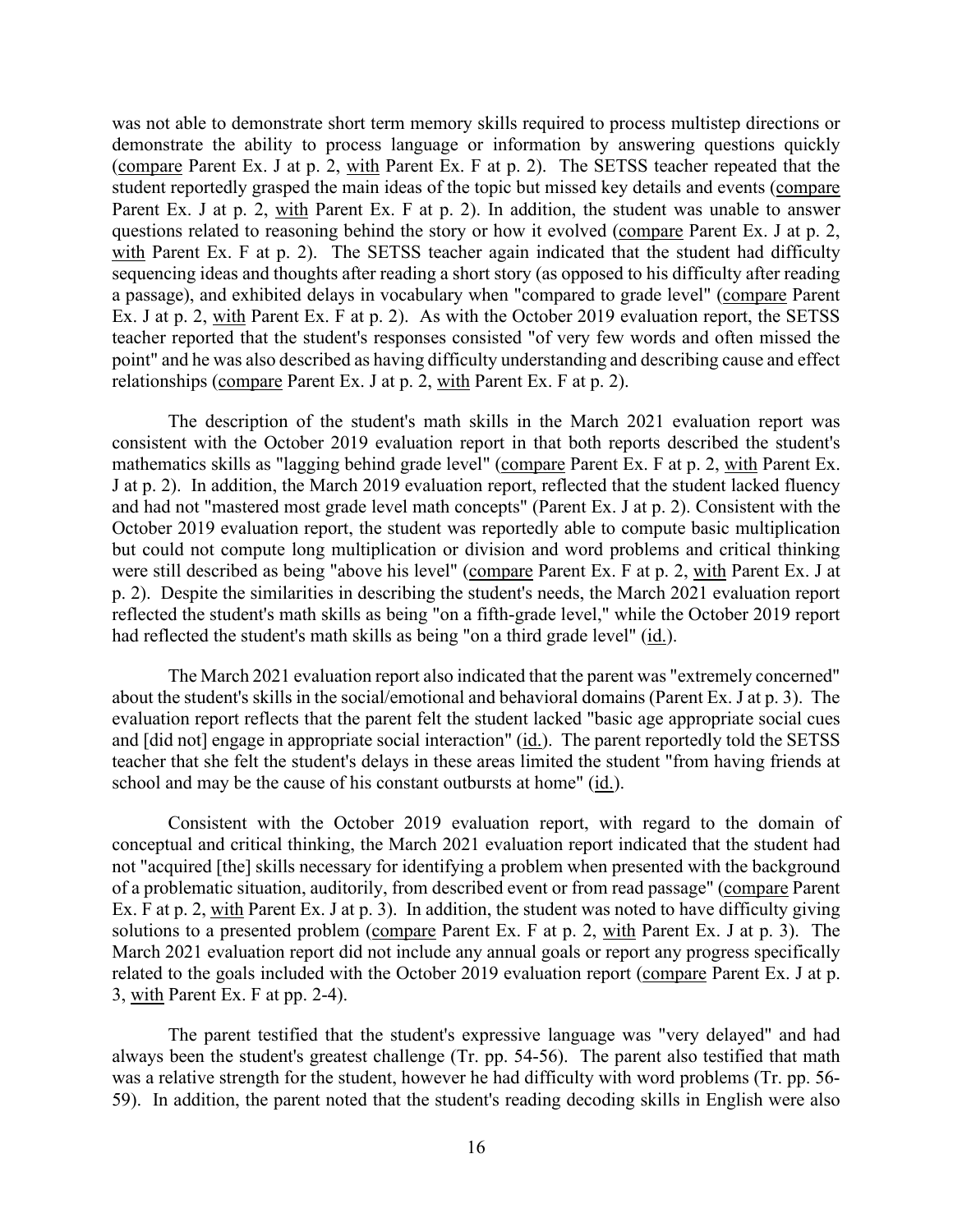reading "organization" (Tr. p. 60). During cross-examination, the parent testified that for the 2020- the student had received three sessions of speech-language therapy per week (Tr. p. 66).<sup>[12](#page-16-0)</sup> With [f]ive days, five hours of services. Just adds up, makes sense" (Tr. pp. 71-72). The parent also functioning at the time of the February 2020 CSE meeting; however, at the time of the impartial hearing she did have concerns (Tr. pp. 76-77). In response to further questioning by the IHO, the parent indicated that the student had received speech-language therapy services in preschool and during elementary school when the parent "deemed it appropriate" (Tr. pp. 125-26, [13](#page-16-1)1, 133-35).<sup>13</sup> delayed (Tr. pp. 59-60). The parent further testified that she obtained SETSS for the student for the 2020-21 school year and observed the student make progress in expressive language and 21 school year, following some initial difficulty obtaining a related services authorization (RSA), regard to the five sessions per week of SETSS the parent obtained, she testified that the student attended school Sunday through Thursday and she felt that "every single day of the week after he finishes school, it w[ould] be a smart thing for him to go help him with what he learned that day… testified that she did not request that the CSE reevaluate the student because she had gone "through such a grueling process" (Tr. p. 72). The IHO also questioned the parent and confirmed that the parent was not challenging the recommended speech-language therapy services (Tr. p. 76). The parent also confirmed that she did not have any concerns related to the student's social/emotional The parent further testified that when she felt the student needed it, she "reached out to the [district], picked up the RSA, took him to the speech therapist, had him go for a few sessions, and that was the extent of his services" (Tr. p. 126). After elementary school, the parent testified that she no longer felt that speech-language therapy would address the student's reading and math needs and requested referral to the CSE during the 2019-20 school year (Tr. pp. 126-28).

appropriateness of SETSS provided to the student appear justified (IHO Decision at pp. 10-11).<br><sup>12</sup> The parent's due process complaint notice did not allege that the district failed to implement the speech-In review of the above, and, in particular, considering the similarities between the SETSS teacher's October 2019 and March 2021 evaluation reports, the IHO's concerns regarding the

<span id="page-16-0"></span>language services recommended in the February 2020 IESP (see Parent Ex. A). According to the February 2020 (Parent Ex. I at p. 7). IESP, the student was recommended to receive two 30-minute sessions of speech-language therapy per week

<span id="page-16-1"></span><sup>&</sup>lt;sup>13</sup> During the parent's testimony, the IHO questioned the parent as to the student's educational history and receipt educational history, the district representative was permitted to read information aloud into the hearing record relevant to the disputed issues in a case to ensure that the IHO has an adequate record to support his or her decision. In this instance, the IHO appears to have used his authority to obtain background information regarding the student's educational history, which is not in dispute in this appeal and which was the subject of a prior testimonial evidence. In fact, the IHO utilized this tact in inquiring of the district how it intended to demonstrate "who the participants were at the IEP meeting," which inquiry resulted in the district producing the signed CSE of special education from the district; however, the IHO found the parent's answers confusing and requested that the district's representative provide clarifying information (Tr. pp. 126-36). In order to clarify the student's including information regarding prior IESPs, declassification, provision of prior written notices, parental consent for services, and the parent's request for referral to the CSE following declassification, without identifying the information source or producing documentation in support of the district representative's statements (Tr. pp. 136- 43, 145-47). The IHO has the authority to ask questions of counsel or witnesses for the purposes of clarification or completeness of the hearing record (8 NYCRR 200.5[j][3][vii]), which is often necessary with respect to facts impartial hearing (Tr. pp. 144-45, 147-48). In the event that the IHO intended to use any of this information in his decision to address a disputed issue, the IHO should have required the production of documentary or attendance sheet (Tr. p. 17; see also Tr. pp. 18-20).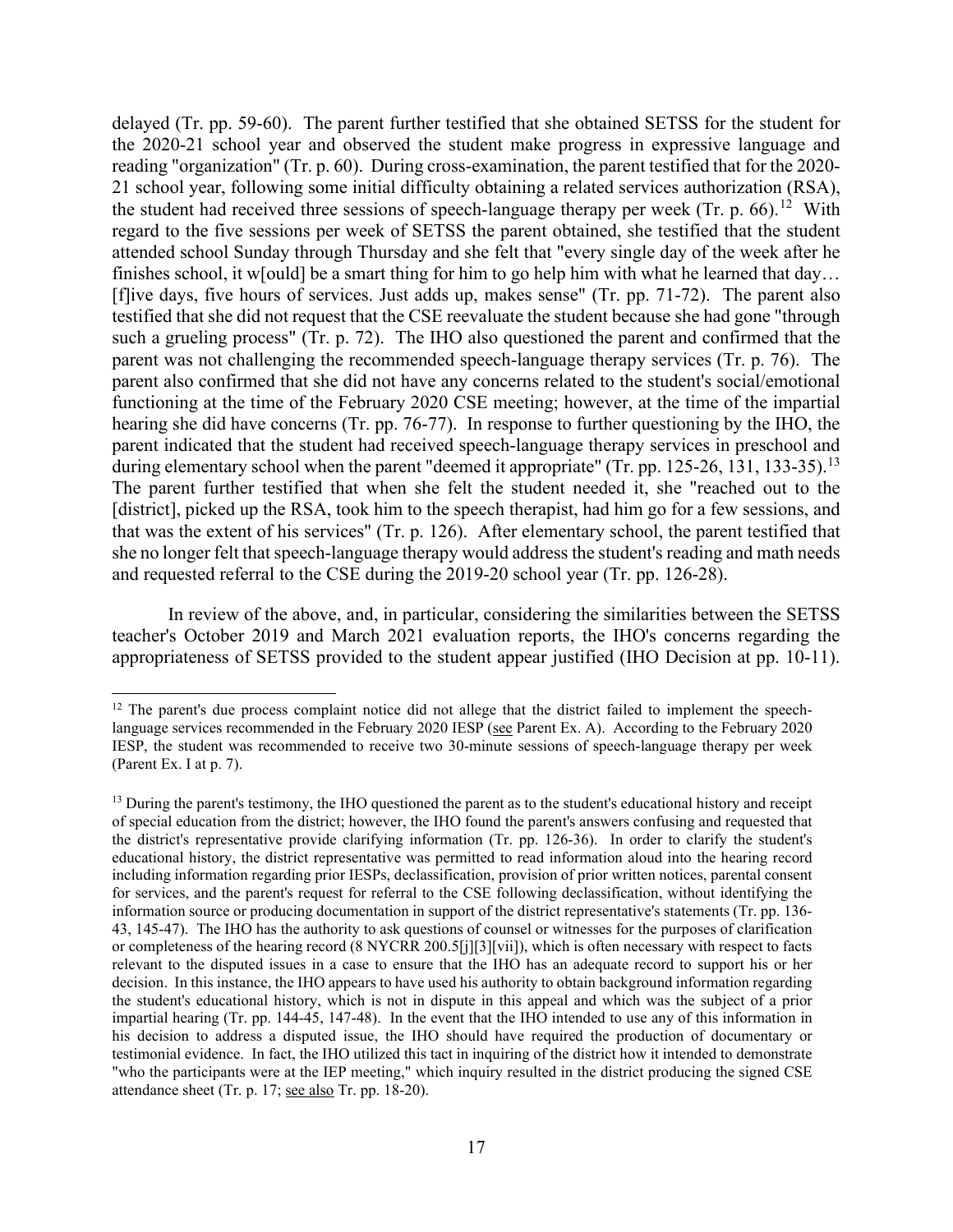by other evidence in the hearing record (*id.*). As an example, the SETSS teacher's testimony student's functioning in the classroom; she testified that her instruction "got [the student] to is lost in a classroom, and often tends just to shut down there" (Tr. pp. 166-67). Additionally, as noted by the IHO, the teacher testified that the student had difficulties with transitions, resulting to by the SETSS teacher (Tr. pp. 156-57; Parent Ex. J at p. 3; IHO Decision at p. 10; see Parent In particular the IHO found the provision of 1:1 instruction to a twelve-year-old student outside of the general education classroom and during the hours of 8:00 p.m. and 10:00 p.m. was inappropriate (id. at p. 10). Further, the IHO found the SETSS teacher's testimony unreliable, noting apparent contradictions and assertions such as that the student was reading at a third grade level at the beginning of seventh grade and that the student exhibited tantrums to be unsupported regarding the student's functioning in the classroom appears inconsistent. Initially, the teacher testified that because she worked with the student one-to-one, she did not see the social/emotional or behavioral aspect to the student's classroom functioning but she tried to work on it as per what the parent told her (Tr. p. 155). However, in explaining the basis for why she believed the student needed SETSS during the 2020-21 school year, the SETSS teacher's testimony focused on the participate and attend and engage in the teacher's lessons," further testifying that the student "really in the student acting out physically or by having "a verbal rant"; however, other than a reference to "outbursts at home" in the March 2021 evaluation report, the evaluative information included in the hearing record does not indicate that the student exhibited behavioral concerns as testified Exs. C; E-F; I-J).

 compel such a conclusion, but rather affirms some of the IHO's concerns regarding the delivery of Additionally, the IHO noted the witness' demeanor in responding to questions during crossexamination as an additional basis for finding the witness' testimony to not be credible (IHO Decision at p. 11). Generally, an SRO gives due deference to the credibility findings of an IHO, unless non-testimonial evidence in the hearing record justifies a contrary conclusion or the hearing record, read in its entirety, compels a contrary conclusion (see Carlisle Area Sch. v. Scott P., 62 F.3d 520, 524, 528-29 [3d Cir. 1995]; P.G. v. City Sch. Dist. of New York, 2015 WL 787008, at \*16 [S.D.N.Y. Feb. 25, 2015]; M.W. v. New York City Dep't of Educ., 869 F. Supp. 2d 320, 330 [E.D.N.Y. 2012], aff'd 725 F.3d 131 [2d Cir. 2013]; Bd. of Educ. of Hicksville Union Free Sch. Dist. v. Schaefer, 84 A.D.3d 795, 796 [2d Dep't 2011]; Application of a Student with a Disability, Appeal No. 12-076). In this instance, as discussed above, a review of the hearing record does not SETSS. Accordingly, the IHO's determinations as to credibility must be considered in weighing the teacher's testimony (see K.R. v. New York City Dep't of Educ., 107 F.3d 295, 308-09 [S.D.N.Y. 2015] [describing IHO's observations of the witness's demeanor in assessing credibility, which included "the cadence and volume of [the witness's] speech, hesitations and pauses, and tone of voice"]).

 during the 2019-20 and 2020-21 school years (Tr. pp. 153-54). She further testified that the student emotional/behavioral aspect" (Tr. p. 155; Parent Ex. F at pp. 1-2). In addition, the parent's private pp. 175-76; see Parent Ex. F). According to the SETSS teacher, she spoke to the student "in English basically," adding that she used Yiddish when the student didn't understand (Tr. p. 176). The parent's private SETSS teacher testified that she provided the student with services was "weak across all academic domains… reading, math, writing, and… the social-SETSS teacher testified that she provided services to the student in both English and Yiddish, although tutoring "focused on English language studies" and that "emphasis [wa]s on English" (Tr. The parent's private SETSS teacher also described the student as not "hav[ing] the know-how as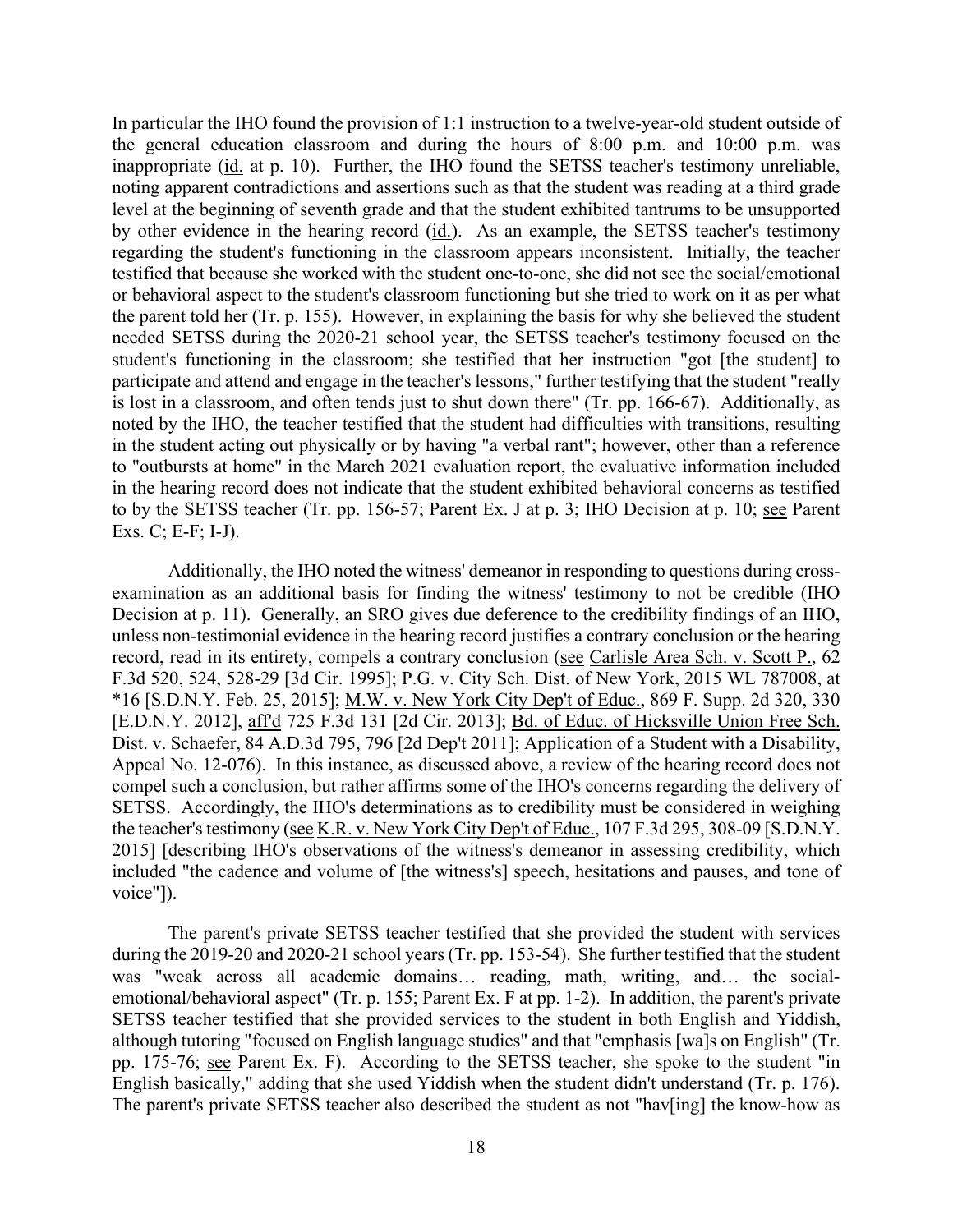to how to react when there are any changes in his environment… anything that requires a pp. 162-63, 165, 166). The private SETSS teacher also testified that she did not believe that the unable to provide the corresponding level letter (Tr. p. 168). The SETSS teacher testified that the student was reading at a third-grade level at the beginning of seventh grade during the 2020-21 to provide a Fountas & Pinnell level and became confused during her testimony (Tr. pp. 168-72). transition… he often acts out physically or… goes on a… verbal rant… lots of environmental triggers just tick him off and cause him to become disruptive" (Tr. p. 156). In response to the next question from the parent's attorney regarding whether the outbursts and triggers she just reported affected the student academically, the private SETSS teacher testified "[o]f course, that could affect them because he also tends to shut off completely. If there's going to be that trigger, he's going to shut off and there's going to be no one to talk to, and he's going to just block out any outside stimuli" (Tr. p. 157). The parent's private SETSS teacher further testified that she worked with the student on "very, very, very basic reading skills," mathematical operations with an emphasis on word problems, using proper writing conventions, basic grammar and punctuation, and modeling, role playing and social stories to address the student's social/emotional needs (Tr. student would have made academic gains during the 2020-21 school year without the services she provided five times per week (Tr. pp. 166-67). On cross-examination, the parent's private SETSS teacher testified that she assessed the student's reading level using Fountas & Pinnell but was school year and at a fourth-grade level towards the end of seventh grade, however she was unable When asked if she had reviewed the February 2020 IESP, the SETSS teacher testified "[y]es, yes; did not have at all enough information on his deficiencies" (Tr. p. 174). In response to questioning from the IHO, the private SETSS teacher indicated that she provided 1:1 instruction to the student in her home on Monday and Wednesday from 8:00 p.m. to 10:00 pm and on Sunday from 4:00 pm to 5:00 pm (Tr. pp. 191-92).

 was appropriate. In particular, the SETSS teacher's testimony contains inconsistencies regarding the student's functioning in the classroom. Further, as the SETSS teacher's testimony was found in the classroom. Additionally, as the teacher only provided services outside of school and more Upon review of the evidence in the impartial hearing record, I am not persuaded that the IHO erred in determining that the parent failed to establish that the unilaterally obtained SETSS to not be credible by the IHO, it would not be proper to base a finding of appropriateness of SETSS solely on the teacher's anecdotal testimony about the benefit of SETSS to the student's functioning often late at night, there is no information in the hearing record to determine how the student was functioning at the NPS or whether SETSS supported the student's functioning in the general education environment in his school. Accordingly, I decline to depart from the IHO's findings as to the appropriateness of the SETSS provided to the student during the 2020-21 school year.

#### **B. Equitable Considerations**

 Although I did not disturb the IHO's ultimate conclusion as to the appropriateness of the SETSS unilaterally obtained from Knowledge Tree, it is also necessary to make additional findings related to equitable considerations, as some of the IHO's findings as to SETSS are more appropriately assessed under an equitable considerations standard.

The final criterion for a reimbursement award is that the parents' claim must be supported by equitable considerations. Equitable considerations are relevant to fashioning relief under the IDEA (Burlington, 471 U.S. at 374; R.E., 694 F.3d at 185, 194; M.C. v. Voluntown Bd. of Educ.,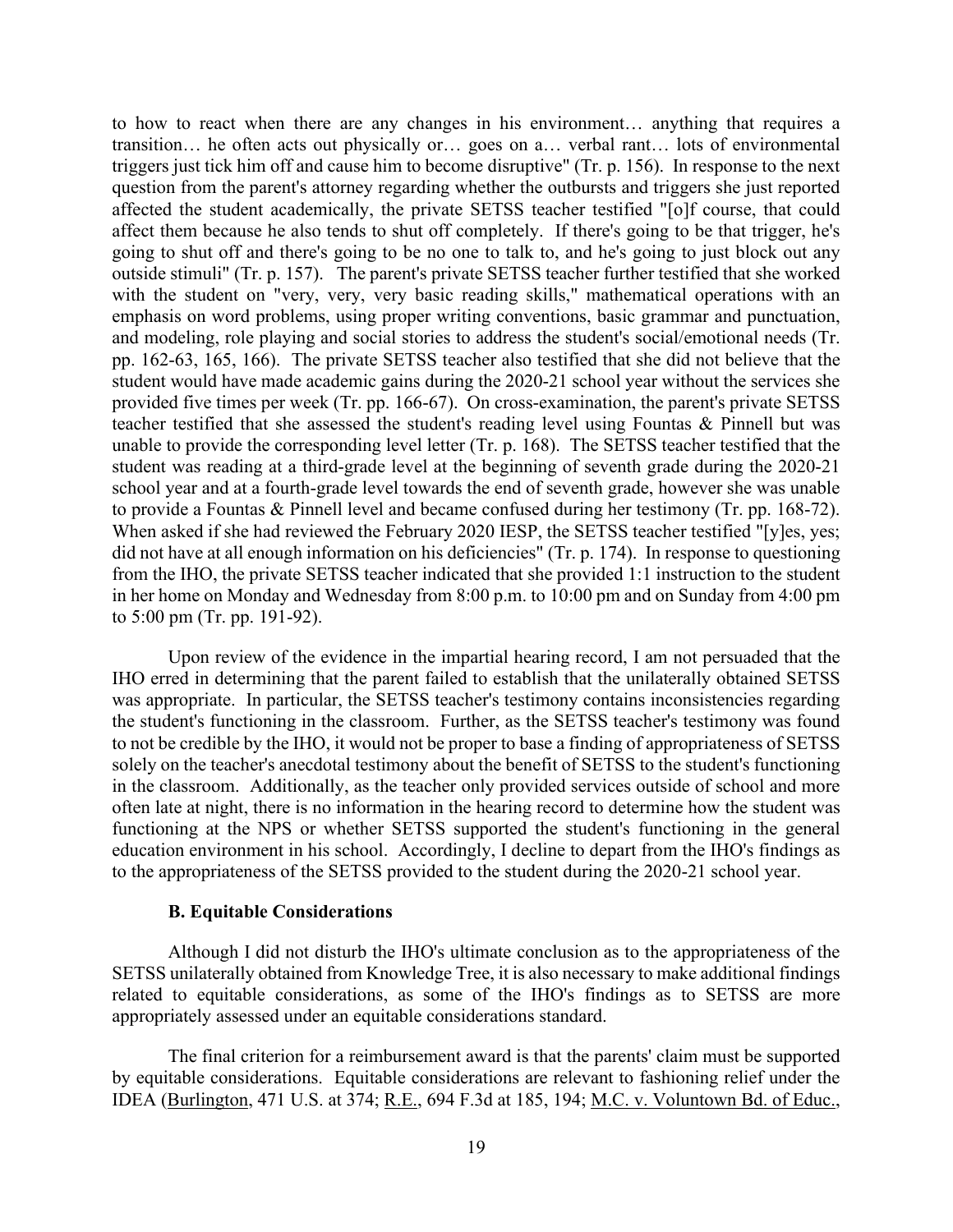226 F.3d 60, 68 [2d Cir. 2000]; see Carter, 510 U.S. at 16 ["Courts fashioning discretionary equitable relief under IDEA must consider all relevant factors, including the appropriate and reasonable level of reimbursement that should be required. Total reimbursement will not be appropriate if the court determines that the cost of the private education was unreasonable"];  $L.K.$ v. New York City Dep't of Educ., 674 Fed. App'x 100, 101 [2d Cir. Jan. 19, 2017]).

#### **1. Excessiveness of Services**

New York City Dep't of Educ., 758 F.3d 442, 461 [2d Cir. 2014] [noting that whether the amount of the private school tuition was reasonable is one factor relevant to equitable considerations]). that the student required to receive a FAPE (see L.K. v. New York City Dep't of Educ., 2016 WL Among the factors that may warrant a reduction in tuition under equitable considerations is whether the frequency of the services or the rate for the services were excessive a (see E.M. v. The IHO may consider evidence regarding whether the rate charged by the private agency was unreasonable or regarding any segregable costs charged by the private agency that exceed the level 899321, at \*7 [S.D.N.Y. Mar. 1, 2016], aff'd in part, 674 Fed. App'x 100 [2d Cir. Jan. 19, 2017]).

establish that the student required five hours per week of 1:1 instruction outside of the classroom. assessment was Yiddish; however, both reports indicated that the student had some or limited that materials and procedures used to assess a student with limited English proficiency are selected 200.4[b][1], [6][i][a], [6][xvi]). Part 154 of the Commissioner's Regulations holds all school them, and evaluate and report their academic achievement (see generally 8 NYCRR 154-1.1). As noted above, the IHO found that the parent did not sustain her burden of demonstrating the appropriateness of her unilaterally obtained SETSS, the hearing record also does not clearly Of particular note in the evaluative information summarized above, the district's evaluators determined that the student's dominant language was Yiddish, and therefore the language of English language skills (Parent Exs. C at p. 2; E at p. 1). The hearing record reflects that the district's December 2019 psychoeducational evaluation and January 2020 speech-language evaluation were conducted as part of an initial determination of eligibility for special education and related services during the 2019-20 school year. State regulation provides that any individual evaluation or reevaluation must be provided and administered in the student's native language and and administered to ensure that they measure the extent to which the student has a disability and needs special education, rather than measure the student's English language skills (8 NYCRR districts accountable for identifying and serving English Language Learners (ELLs). Districts are required to adopt a policy on the education of ELLs, plan and provide appropriate services for School districts are required to refer ELLs who are suspected of having a disability to the CSE and assure that a bilingual multidisciplinary assessment is conducted before identifying an ELL as having a disability (8 NYCRR 154-1.3[e]). Consistent with these requirements, the district conducted bilingual assessments of the student in this case as part of the initial eligibility determination (Parent Exs. C at pp. 1-2; E at pp. 1-2).

Consistent with State guidance on the evaluation of students who are culturally and linguistically diverse, the December 2019 bilingual psychoeducational evaluation report omitted quantitative scores and instead provided score ranges, adding that these should be "interpreted with caution" (id. at p. 2; see "Use of Standardized Scores in Individual Evaluations of Culturally and Linguistically Diverse English Language Learners Ages 3 through 21," at p. 2, Office of Special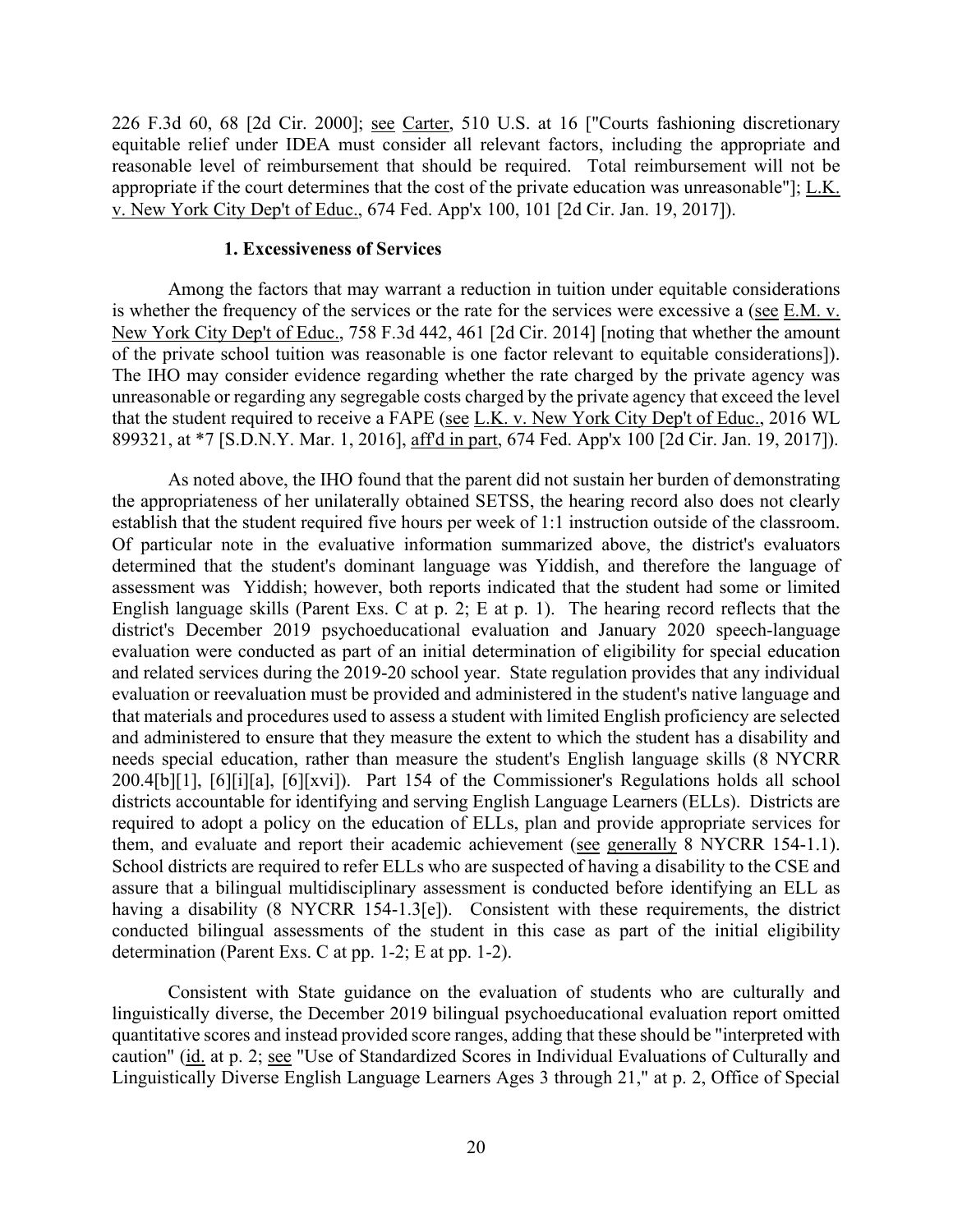Educ. Field Advisory [December 2014], available at [http://www.nysed.gov/](http://www.nysed.gov/%20common/nysed/files/programs/bilingual-ed/memo_sped_field_advisory.pdf)  [common/nysed/files/programs/bilingual-ed/memo\\_sped\\_field\\_advisory.pdf\)](http://www.nysed.gov/%20common/nysed/files/programs/bilingual-ed/memo_sped_field_advisory.pdf).

 C at p. 4). On the math portion of the WIAT-III, the student performed in the below average range the student's reading skills "appeare[d] to be on par with those of his peers" (id.). The December 2019 psychoeducational evaluation report also included assessment of the student's academic skills through administration of the WIAT-III for math and reading (Parent Ex. on math problem solving—where the student displayed a number of skills but did not respond correctly to questions involving fractions and geometry—and in the average range on numerical operations, where he was able to solve addition, subtraction, multiplication, and some division problems (id.). On the reading portion of the WIAT-III, which measures the student's English reading ability, the student scored in the below average range in word reading and in the low range on reading comprehension, where the student had difficulty reading the stories presented, and consequently had difficulty responding to questions assessing his comprehension of the material (id.). In contrast, when informally assessed in Yiddish during the psychoeducational evaluation,

descriptors were used in lieu of test scores (id. at p. 2). Overall, the student's receptive language expressive language delay (id. at p. 3). Notably, despite the student's identified delays in strategies for interpreting beyond the given information (*id.* at pp. 2, 3). The speech-language The January 2020 speech-language evaluation report indicated that the student's language skills were "informally measured" via the CELF-5, noting that norms for that assessment were based on "a monolingual English sample" and not available for the bilingual population—as such, skills were assessed to be "within normal limits" but his expressive language skills were assessed to be "below normal limits" and the student was identified as exhibiting a "mild-moderate" expressive language, on the understanding spoken paragraphs subtest, he was able to sustain attention and focus while listening to spoken paragraphs, create meaning from oral narratives and text, answer questions about the content of the information given, and use critical thinking evaluation report indicated that the questions in the understanding spoken paragraphs section of the CELF-5 measured understanding of the main idea, memory for facts and details, recall of event sequences and making inferences and predictions (id.).

 therapy goals in the IESP (Tr. p. 85). To address the student's expressive language delay, the February 2020 CSE recommended two 30-minute sessions per week of speech-language therapy in Yiddish in a separate location of the provider's choosing (Parent Ex. I at p. 9). The February 2020 IESP included four annual goals, including multiple goals that supported the student's expressive language needs as they related to reading (id. at pp. 5-6). The parent testified that she did not disagree with the speech-language

 would have had to provide. The evidence shows that 1:1 SETSS was provided in English, but the language skills in Yiddish. As such, as described below, it is not clear that the student's below However, even if I had overturned the IHO's credibility and appropriateness determinations above regarding the 1:1 SETSS instruction, I am also not convinced that the district should be responsible for the services obtained by the parent because they are in excess of what the district evidence in the hearing record shows that the student—with the exception of exhibiting an expressive language delay in Yiddish—otherwise demonstrated adequate cognitive and receptive average performance on assessments administered in English is indicative of a cognitive or language deficit as opposed to insufficient instruction in English, or a lack of English language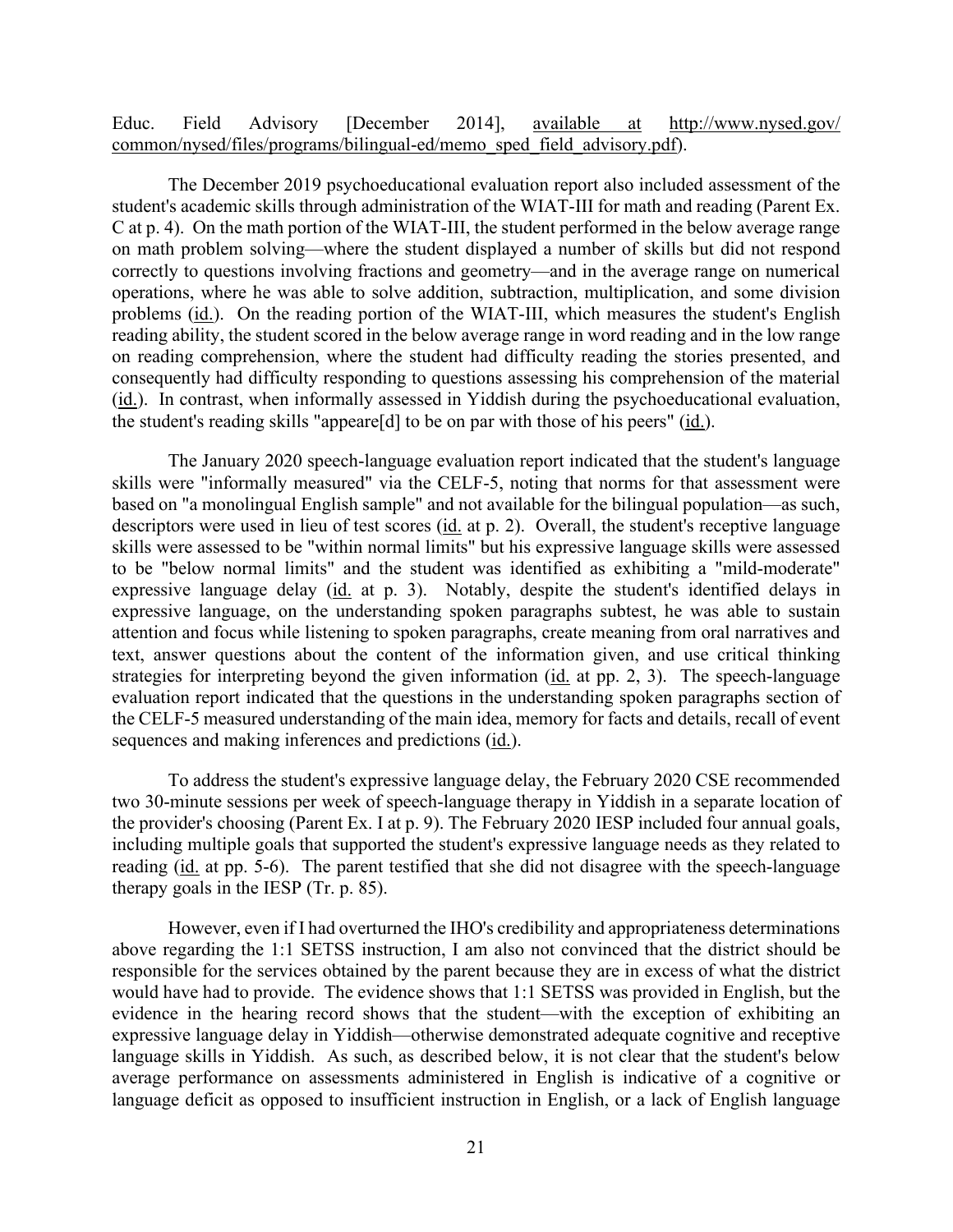skills. Specifically, review of the hearing record indicates that the description of the student's initial evaluation in December 2019 and January 2020. In contrast, the SETSS teacher from of administration of her assessments, however, she testified that when providing instruction she functioning and performance in some areas as reported by the parent's privately obtained SETSS teacher in her October 2019 evaluation report is not consistent with the results of the district's Knowledge Tree who prepared the October 2019 evaluation report did not even identify a language "focused on English language studies" and that emphasis was on English, adding that she used Yiddish when the student didn't understand (Tr. p. 176; Parent Ex. F at p. 1). Notably, neither the October 2019 evaluation report nor the private SETSS teacher's testimony identified what specific assessments and subtests were administered to measure the student's performance in each academic area, nor did they provide any corresponding scores or ranges to support the SETSS teacher's identified areas of need (Tr. p. 155; Parent Ex. F at p. 1, 2). Additionally, the October 2019 evaluation report appeared to reflect the student's performance during SETSS sessions conducted in English; there was no indication whether the results reflected, or were consistent with the student's performance in Yiddish, or with his academic performance in the NPS classroom.<sup>14</sup>

drawing similarities between familiar concepts (id.). While the private SETSS teacher testified (compare Tr. pp.  $162-63$ , with Parent Ex. C at p. 4). The private SETSS teacher described the student in her October 2019 evaluation report as "deficient in" multiple areas, including—reading, writing, math, handwriting, receptive language, expressive language, social-emotional and behavior, conceptual, and critical thinking skills (Parent Ex. F at p. 1). Specifically, regarding reading, the October 2019 evaluation report described the student as struggling with decoding and reading basic sight words, spelling, independently reading text, answering basic comprehension questions, making connections with other passages, and that the student lacked basic reading skills and required instruction in consonant blends, consonant digraphs, and sight words when instructed in English, the student's results on the district's December 2019 bilingual psychoeducation evaluation report showed that when informally assessed in Yiddish reading, the student's skills appeared to be "on par" with those of his peers

 (Parent Ex. C at p. 3). The district's December 2019 psychoeducational evaluation report further Regarding the student's conceptual and critical thinking skills, the private SETSS teacher's October 2019 evaluation report indicated that the student did not have the skills necessary for identifying a problem when presented with the background of a problem or situation when presented auditorily or in a reading passage and had difficulty giving solutions to a problem presented (Parent Ex. F at p. 2). This differs substantially from the results of the December 2019 administration of the WISC-V in Yiddish, where the student's fluid reasoning skills—including his ability to detect underlying conceptual relationships among visual objects, use reasoning to apply rules, use inductive and quantitative reasoning, exhibit broad visual intelligence and simultaneous processing, and use abstract thinking—were assessed to be "typical for his age" noted that the student's performance on fluid reasoning tasks "w[ere] particularly strong when compared to his performance on tasks that involved language-based skills" and also described that while the student's performance on the verbal comprehension index subtest of the WISC-V showed that his vocabulary was very low, his performance on the comprehension subtest was average for

<span id="page-21-0"></span>NPS classroom, or the language of instruction therein (see Tr. pp. 1-208; Parent Exs. B-J). <sup>14</sup> Review of the hearing record shows that it does not include any information regarding the details of the student's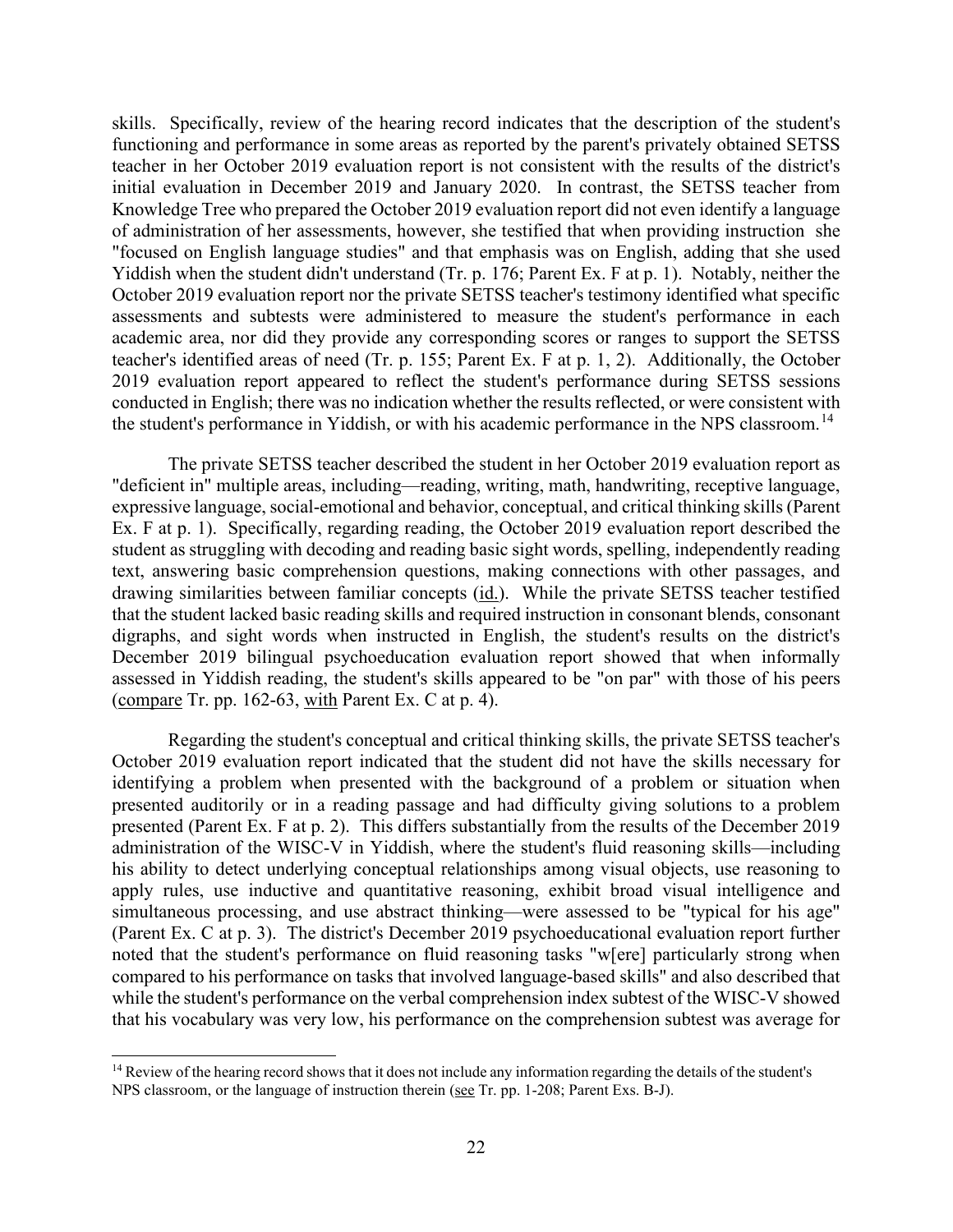meaningful concepts" (id. at pp. 3-4). Similarly, the district's January 2020 bilingual speech- and make inferences and predictions—was "adequate" (Parent Ex. E at pp. 2, 3). his age, suggesting "age-appropriate understanding of practical knowledge and ability to verbalize language evaluation report noted that while the student exhibited a mild-moderate expressive language delay, his performance on the spoken paragraphs subtest—including the ability to create meaning from oral narratives and text, answer questions about the content of the information given, use critical thinking strategies for interpreting beyond the given information, demonstrate understanding of the main idea, demonstrate memory for facts and details, recall event sequences,

 teacher's October 2019 evaluation report also described the student as "display[ing] weakness cueing of [third] grade level commands" (Parent Ex. F at p. 2). Of note, the October 2019 evaluation report does not include information to explain how these determinations were made images and from a short reading passage when informally assessed in Yiddish (Parent Ex. E at p. With respect to the student's expressive and receptive language skills, the private SETSS across the receptive language skills domain" and reflected that the student could not demonstrate the short-term memory skills needed to process multi-step directions, could not process language and information to answer questions quickly, was able to identify the "main ideas of the topic" but missed key details and events, could not answer questions related to the reasoning behind a story, struggled to sequence events and thoughts after reading a passage, and could not follow "verbal (id.). The October 2019 evaluation report also indicated that the student demonstrated "below grade level" vocabulary, that his responses consisted of very few words and often missed the point, and that the student had difficulty understanding and describing cause and effect relationships (id.). However, the district's January 2020 bilingual speech-language evaluation notably determined that while the student exhibited a mild-moderate expressive language delay, the student demonstrated "adequate" receptive language skills—including the ability to think critically to solve problems, to identify cause and effect, to predict outcomes, and to use inferences to answer questions about 3).

in English and was consistent with the identified mild-moderate expressive language delay. are not mistaken for signs of a disability. Here, the district found the student eligible for special SETSS after school as a result of a language-based disability. Rather, the hearing record tends to indicate that the student is an emerging reader in English due to limited English proficiency. indicate that the student is an emerging reader in English due to limited English proficiency. Accordingly, even if I were to have found the SETSS was appropriate for the student because he service but was instead being provided as extra instruction to support an increase in his English accordingly, on equitable grounds I find the student would not be entitled to 180 hours of SETSS as relief in this case to redress the fact that there was no witness to address the occurrences at the Review of the hearing record demonstrates that the student's performance on formal and informal assessments conducted in Yiddish exceeded his performance in assessments conducted Nevertheless, in accordance with State guidance, when interpreting evaluation results, care must be taken that issues of language differences are not confused with language disorders and that patterns of performance related to the student's socio-cultural background or interrupted schooling education and related services as a student with a speech or language impairment. The hearing record does not support the parent's position that the student required five periods per week of benefited from it educationally, there is enough evidence to suggest that the SETSS instruction was not being used to address the student's speech-language impairment as a special education proficiency. The district would not be required to provide such instruction on an IESP, and IESP meeting, and the parent as not sought any other relief.